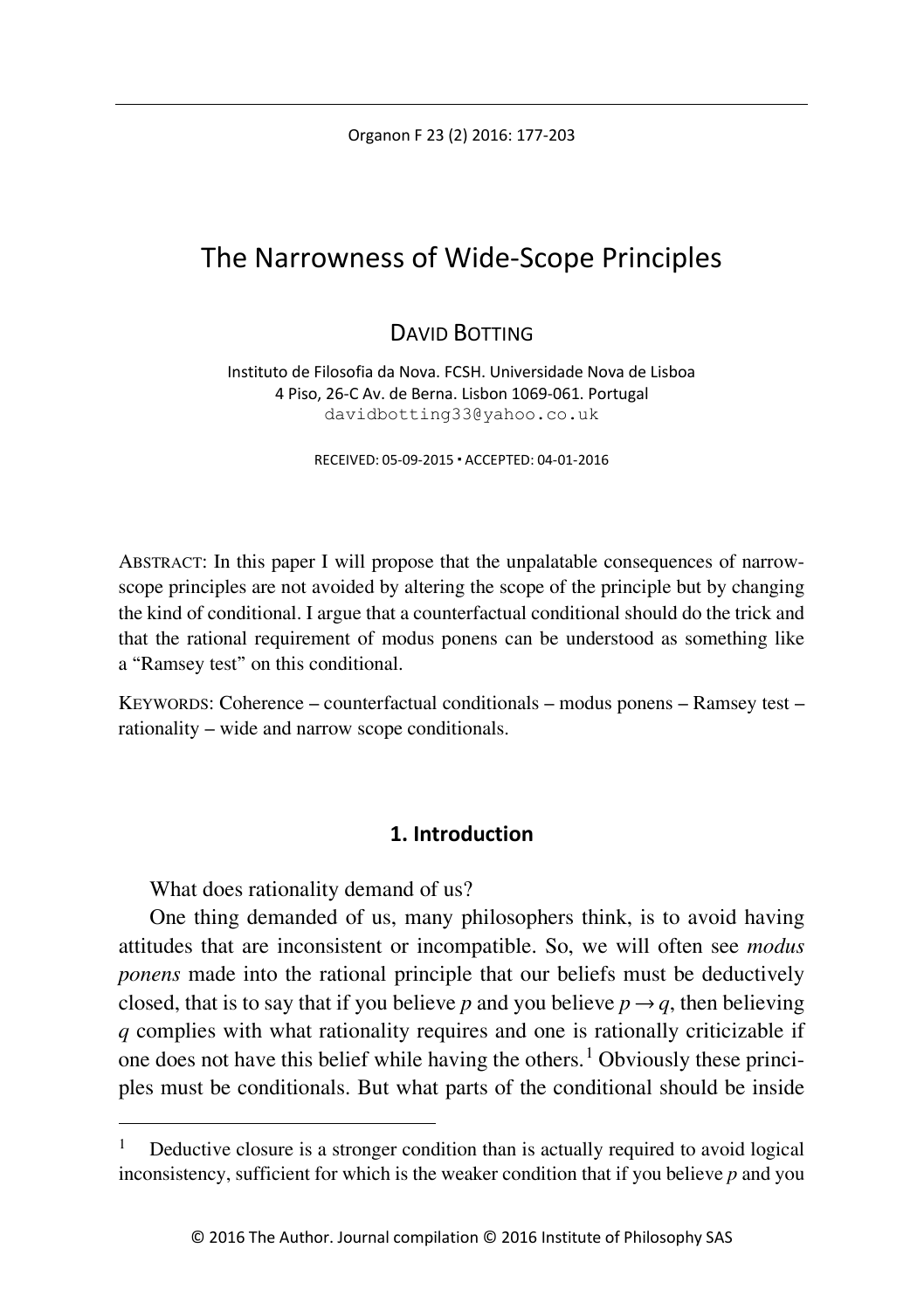the scope of rationality's demands? And what kind of conditional should they be?

#### **2. The Scope of the Conditional**

#### *2.1. Modus ponens as a narrow-scope material conditional*

A straightforward formalization of *modus ponens* gives a rational principle something like this:

$$
B(p) \land B(p \to q) \to \text{rationality requires } B(q)
$$

This is called "narrow-scope" because the scope of the propositional operator "rationality requires" is the consequent. What the conditional says, in words, is that if you believe *p* and you believe  $p \rightarrow q$  then the consequent can be detached that says you are rationally required to believe *q*. Because it tells you that on the basis of the antecedent you should have a particular belief, or that you should draw a particular inference, this is called in the literature a *processcondition*. A process-condition tells you to reason in a certain, determinate way.

However, this seems to have counter-intuitive consequences in cases where it is not rational to believe *p* or to believe  $p \rightarrow q$ . Suppose that *p* is 'The moon is made of cheese' and *q* is 'The moon is made of a dairy product'. According to the principle, believing that the moon is made of a dairy product complies with the rational requirement and not believing that the moon is made of a dairy product violates the rational requirement, yet this is counter-intuitive

believe  $p \rightarrow q$ , then you comply with what rationality requires as long as you do not believe ¬*q*. Sometimes the principle is modified so that believing *q* complies with what rationality requires only when you care whether *q* or the necessity of *q* given *p* is sufficiently obvious. I do not intend to take any position on whether rationality demands something as strong as deductive closure of belief or whether something slightly weaker is required. Nor do I wish to engage the vexed issue of the normativity of rational requirements. The issue I wish to take up is over the formulation of these principles of rationality, and for this purpose the more straightforward principle will serve as illustration, and the approach I propose can be adapted to whatever principle of modus ponens is correct. Ultimately, my approach should extend to other principles as well, including those of practical rationality.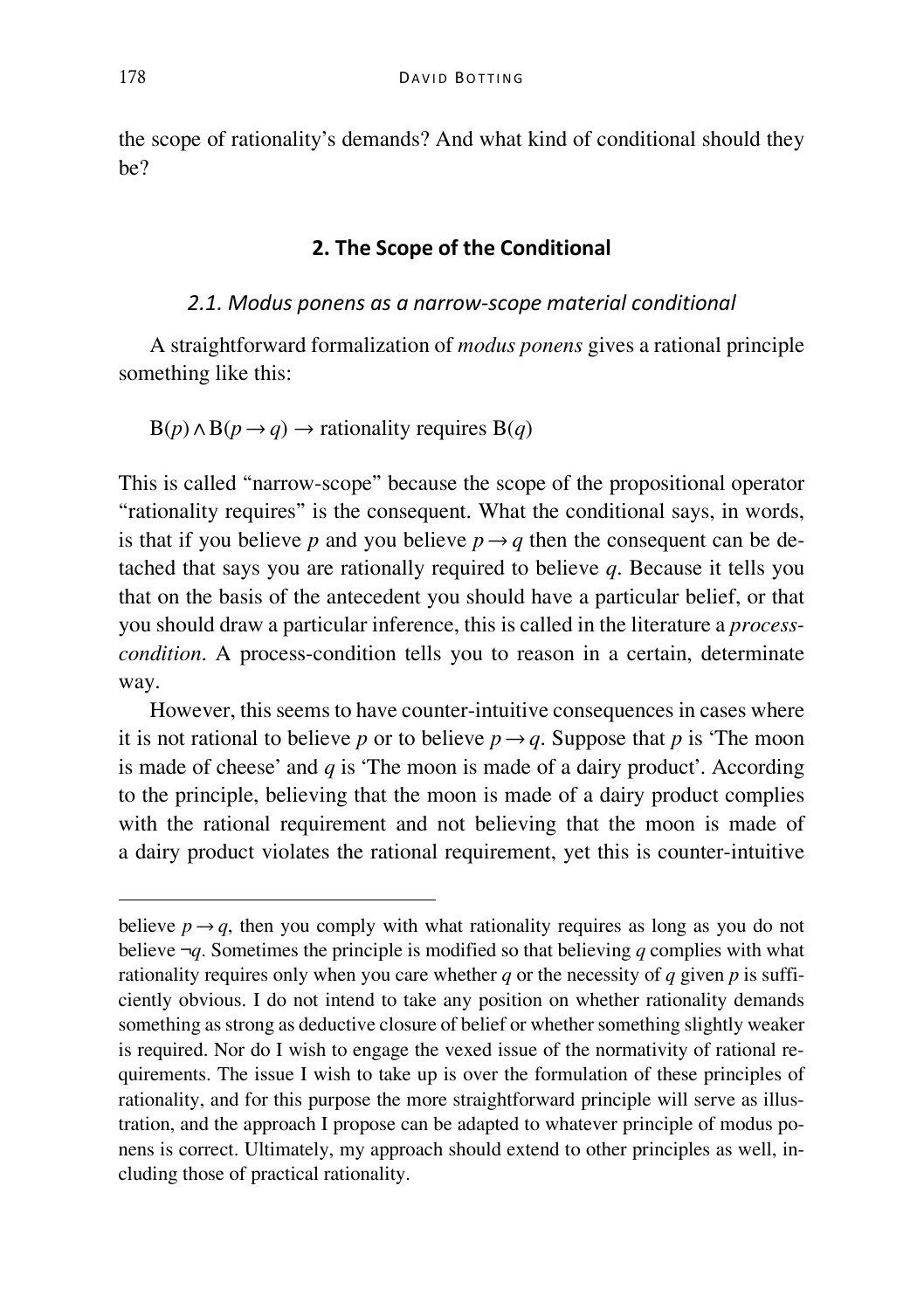in three ways: 1) It is not rational (even if we changed the example so that *q* was actually true); 2) Surely we cannot somehow make it rational just by hav-ing beliefs that satisfy the antecedent of this conditional;<sup>[2](#page-2-0)</sup> 3) It seems consistent that it could be believed by the subject herself that the beliefs that satisfy the antecedent of this conditional are not rational, and yet believing the consequent will still come out as complying with what is rationally required.

Perhaps it might be argued that (1) is actually false, that subjectively, if she is aiming at complying with what rationality requires of her, then assuming that pursuing this aim provides her a reason to modify her beliefs in order to attain that aim (i.e., logically consistent beliefs), she should believe that the moon is made of a dairy product, rationality being a constraint only on attitudes' consistency and coherence with each other and not on how they fit the world.

I think I can afford to be agnostic on this since it would not affect the problem I want to focus on which is (3), which is precisely that in some cases complying with the principle involves being *consciously* irrational. Aiming at logically consistent beliefs provides the reasoner with a reason not only to believe a proposition that is irrational and unjustified, but a reason to believe a proposition *she knows to be* irrational and unjustified. Paradoxically, rationality seems to require us to have beliefs we know to be irrational, and says that we are being irrational if we do not have such beliefs. Suppose that our reasoner's belief that the moon is made of cheese is one she simply cannot shake, despite the fact that she knows that she has no good reason for it and that she is not justified in having this belief. Since she knows this, she knows also that the proposition 'The moon is made of cheese' is not safe for use as a premise and hence that any consequences she infers on its basis will be likewise unjustified (although they may conceivably be true). Yet the principle implies that she complies with what rationality requires in believing these unjustified consequences even while knowing them to be unjustified, that to comply with what rationality requires involves consciously putting herself into a worse epistemic position than she is in now, and she is rationally criticizable if she does not.

<span id="page-2-0"></span>As Broome (1999, 402-403) has pointed out,  $B(p) \wedge B(p \rightarrow p) \rightarrow$  rationality requires  $B(p)$  also fits the pattern of this principle, yet its implausible consequence is that we are rationally required to have whatever beliefs we actually have, or equivalently that our actual beliefs are infallibly those that we are rationally required to have. This objection is usually made in terms of reasons; having something as a belief cannot give you a reason to believe that it is true unless there is already a reason to believe it is true.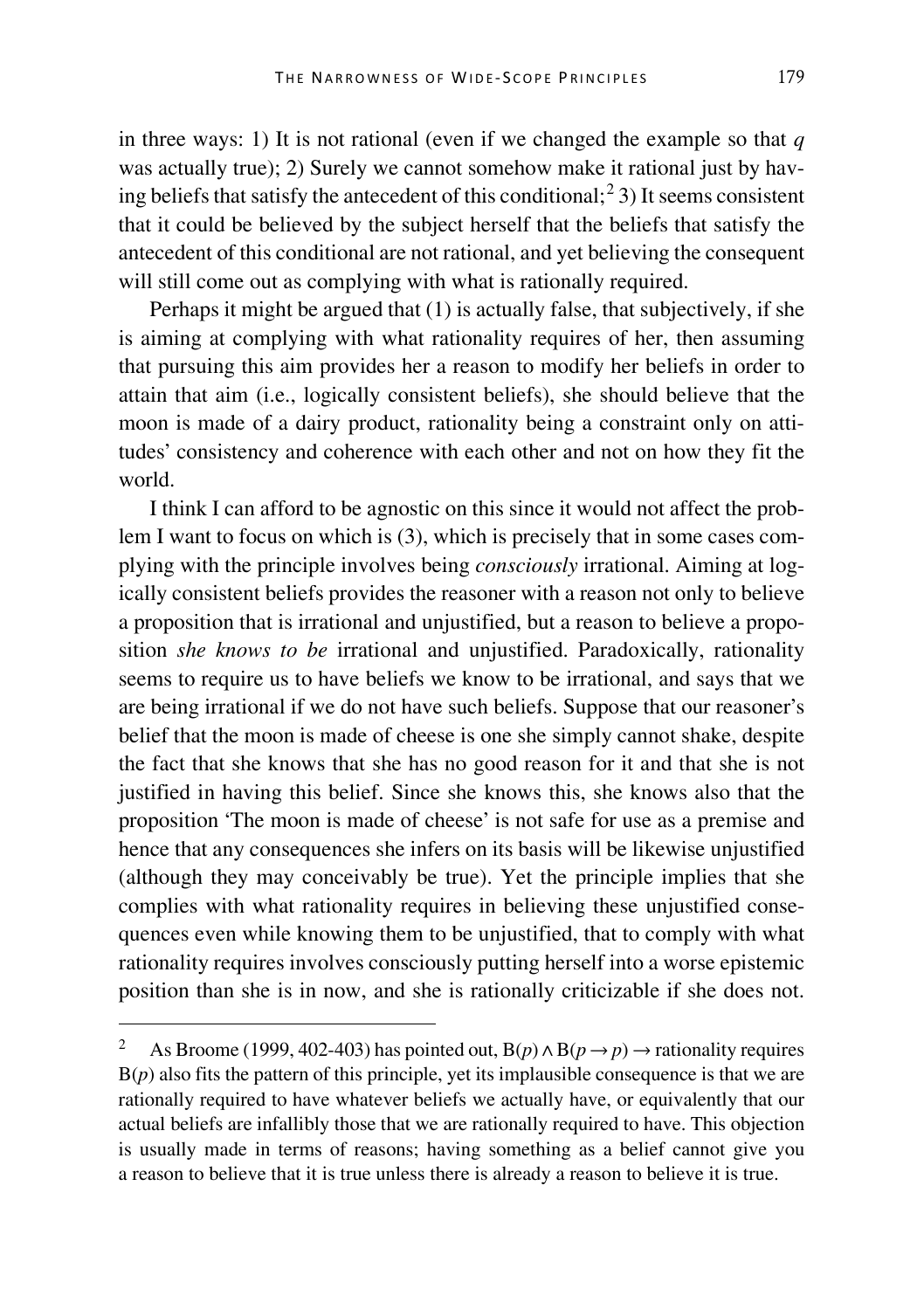This is the main problem I wish to solve, and I do not see how the scope of the conditional affects the matter, having formulated the problem in such a way that it is actually neutral with respect to the scope of the rational requirement (as will become clear in a moment).

Also, with regards to (2) it is not simply a matter of whether the belief in the antecedent is rational or not. Let us suppose that this belief is rational and that there are objective reasons for it, but that the belief is not based on those reasons. To simplify, suppose that the belief is innate, imprinted at birth, and although the reasoner may come to learn of reasons that justify her having this belief, she would have it anyway, and if she came to learn of reasons that justify her dropping this belief, she would not do so. Should a principle like *modus ponens* make believing the consequences of such a belief the only way of complying with what is rationally required?

Until she grasps the relation between the belief and the reasons that justify it, I think the intuition is that she would not be rational in this case – the risk of propagating false beliefs is too great, even though in the particular case the innate belief is true and so would be all of its consequences.

Intuition is less clear after she does grasp the relation between the belief and the reasons that justify it, although her belief does not actually depend on the reasons in any way; that is to say, she is justified and knows herself to be justified in having the innate belief. Here, she improves her epistemic situation by following the principle, and that seems a good reason to say that the principle should be formulated in a way so that it does apply in this situation, in spite of the belief's questionable historical credentials. The moral is that even if we have the right attitudes we are not being rational if we fail to be aware of the normative relations between them. $3$  This is a fairly weak historical condition,

<span id="page-3-0"></span><sup>&</sup>lt;sup>3</sup> See Brunero (2005, 8) for discussion of the claim that coherence conditions, because they concern only combinations of attitudes, wrongly ignore whether any particular attitude was formed in a rational manner. In suggesting that attitudes not formed in a rational manner are not themselves rational, I am not necessarily saying that they are irrational; I am saying that coming to have these attitudes was not an exercise in rationality. They are non-rational.

I am not sure that this scenario is accurately described, since it assumes that once we have a belief with a particular propositional content then any reasons we may have or acquire for believing that content to be true must be linked to that particular belieftoken or not be linked at all. I am inclined to think that in grasping the relation between the belief and the reasons that justify it one does *ipso facto* have a belief-token with that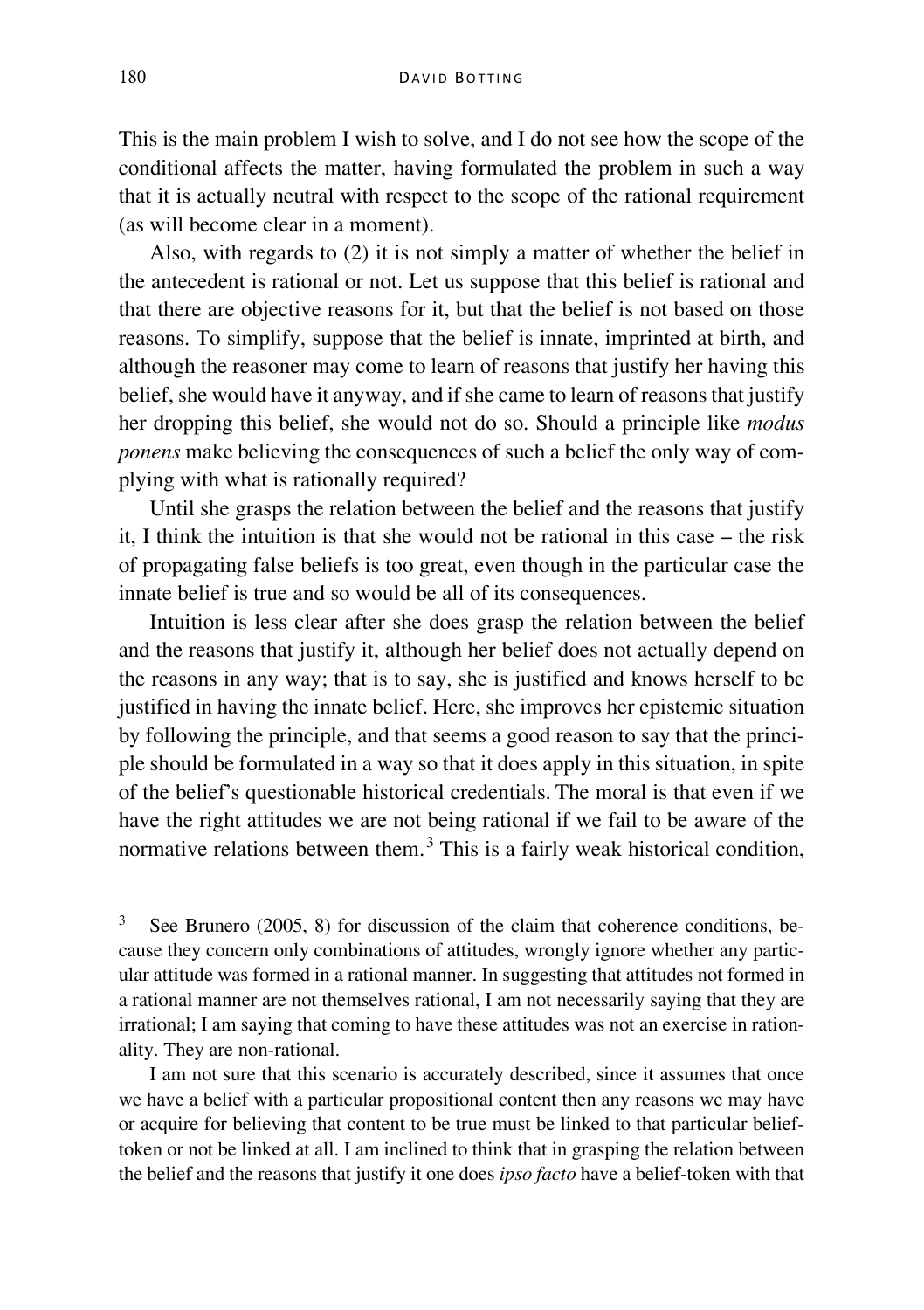because being aware of normative relations is not to say that our belief-formation processes are responsive to these normative relations.

On the other hand, the following claim also seems intuitive:

No Rationality Without Autonomy: S must be *autonomous* towards her attitudes in order for them to count as being held rationally.

In other words, if I were going to believe *q* anyway irrespective of other things I believed, then my believing  $q$  is not an exercise of rationality – something I have come to believe by trying to comply with what rationality demands of me or by a process of reasoning that ensures this compliance (whether one is reflectively aware of this or not) – even if it is correctly supported and coherent with other things I rationally believe. Perhaps we could even say that it violates something like the Principle of Conditional Non-Contradiction, $\frac{4}{3}$  $\frac{4}{3}$  $\frac{4}{3}$  since it seems

Ĩ

<span id="page-4-0"></span><sup>4</sup> Aristotle actually argues for something like this (sometimes called "Aristotle's Thesis") as a principle of logic on the grounds that he finds its consequence  $p \rightarrow \neg p$  absurd. However, unlike  $p \land \neg p$ ,  $p \rightarrow \neg p$  does not actually violate the Law of Non-Contradiction, and some logical proofs actually use it. Modern logic, therefore, rejects "Aristotle's Thesis" as a principle of logic. It is possible, though it must be investigated further, that it may be resurrected as a principle of rationality, and if so, this might be a way of formally capturing the idea of being non-autonomous with respect to a proposition. However, we must be careful because logically true propositions and any theorem of the logical language will satisfy the condition of being true both when any other proposition is true and false, and our believing it as a logical truth seems to be captured by a condition like this; i.e, our believing a logical truth when knowing it to be a logical truth should always be rational whatever else we believe, so satisfying the conditional in this circumstance implies rationality rather than irrationality. On the other hand, it may not be the case that we would believe a logical truth whatever else we believe, even if we believe it to be a logical truth. For instance, we may believe a logical truth because we believe that we have a proof of it, and would not believe it had we no such proof (or belief that there was such a proof); furthermore, if we did believe it in the absence of belief in a proof, this belief would, I think, be irrational. The proof of the theorem is not the kind of thing whose truth or falsity is immaterial to the truth of the logical truth or the rationality of believing the logical truth. These are complications that would have to be worked out; theorems do not, I think, get their being rational for free, despite the impossibility of their being false.

content based/depending on those reasons, although this will be a different token from (in our hypothetical case) the innate belief. In short, we can have more than one token with the same propositional content.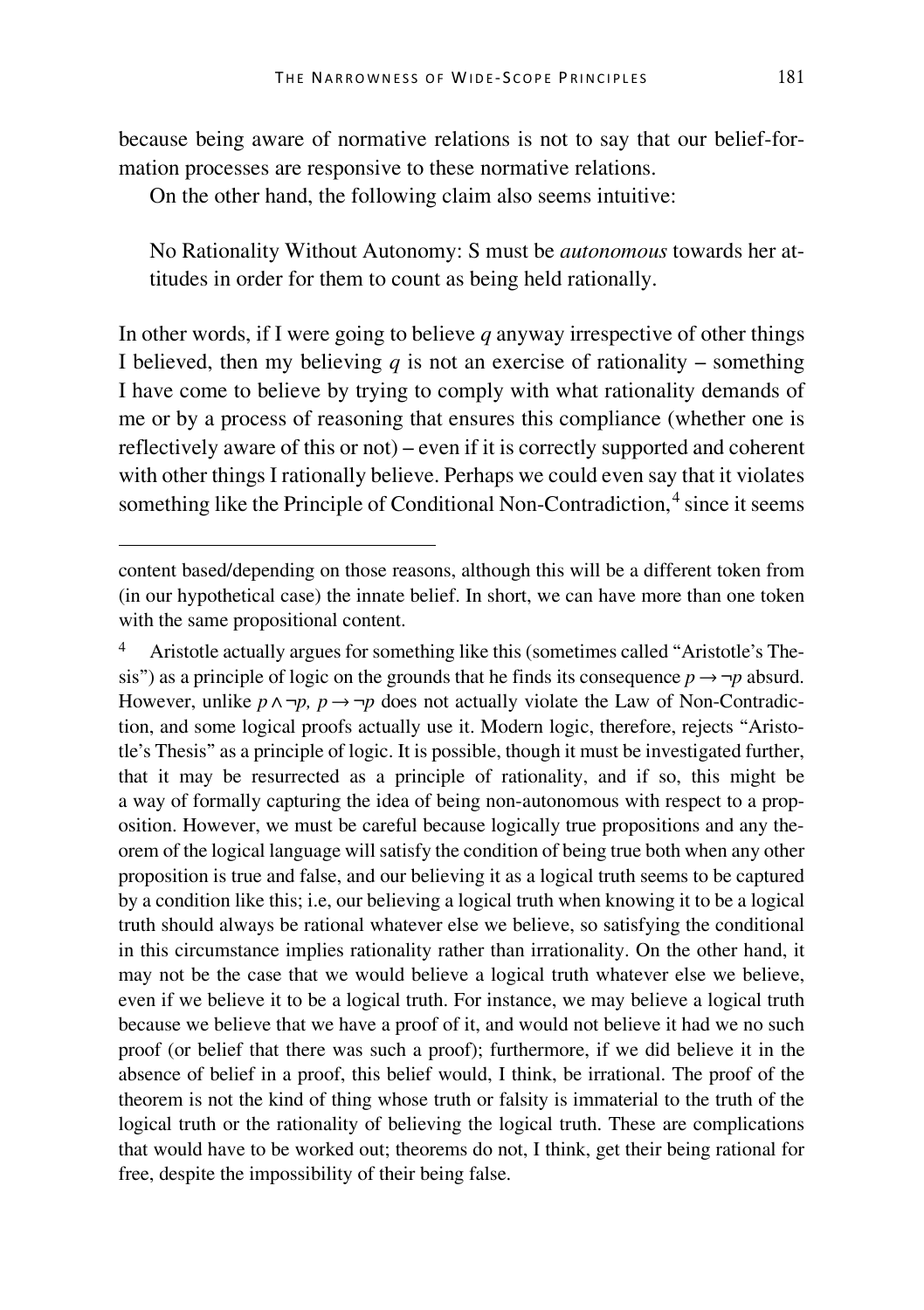to imply that  $B(\Gamma) \to B(p)$  and  $B(\neg \Gamma) \to B(p)$ , since  $B(p)$  would be true whatever else I believe, even if the Γ that I actually base my belief that *p* on does actually support *p* and I am quite unaware of the fact that I would believe that *p* even if I believed that  $\Gamma$  was false.<sup>[5](#page-5-0)</sup> Since I do not say that  $B(\neg \Gamma)$  is true – that I actually have this belief, or for that matter that I believe either of the conditionals – the attitudes need not be actually inconsistent, but the mere danger that they could be seems reason enough for caution.

There are various accounts of autonomy available, but the one I wish to appeal to here is from Mele (1995), where being autonomous toward an attitude is for it to be *sheddable*, where an attitude is sheddable provided that it results from our psychological processes operating in the normal way and could in principle be shed by their continued operation in the normal way. An attitude that we have been psychologically compelled to have by the intervention of something exogeneous to the normal operation of our belief-forming processes, or more simply because of their temporarily abnormal operation, and that we have no control over (the hackneyed examples being hypnosis and brain-washing) will be practically unsheddable. Practically unsheddable attitudes are held non-rationally.

Does this mean that rational requirements should be formulated in such a way that believing the consequences of such an unsheddable belief should not count as complying with them? If so, this is a stronger historical condition than that described above, because it says that the normative relations must not simply be grasped in the particular case but must actually guide our belief-

<span id="page-5-0"></span><sup>&</sup>lt;sup>5</sup> Suppose that I believe that I was immaculately conceived, and base this on the belief that I do not have a biological father; that is to say, I believe the conditional 'If I do not have a biological father, then I was immaculately conceived.' These beliefs would be consistent, and my belief that I was immaculately conceived would be justified (both propositionally and doxastically) by my belief that I do not have a biological father. But let us suppose, contrary-to-fact, that even if I believed that I do have a biological father, I would still believe that I was immaculately conceived (I am just that kind of guy). In this possible world, I would be prepared to countenance both conditional beliefs 'If I do not have a biological father, then I was immaculately conceived' and 'If I do have a biological father, then I was immaculately conceived' rather than give up the belief that I was immaculately conceived. From this I conclude that the belief that I was immaculately conceived is not rational in the actual world either; although this belief is justified it is not rational because it is not responsive to the belief it was justified by in relevant counterfactual situations.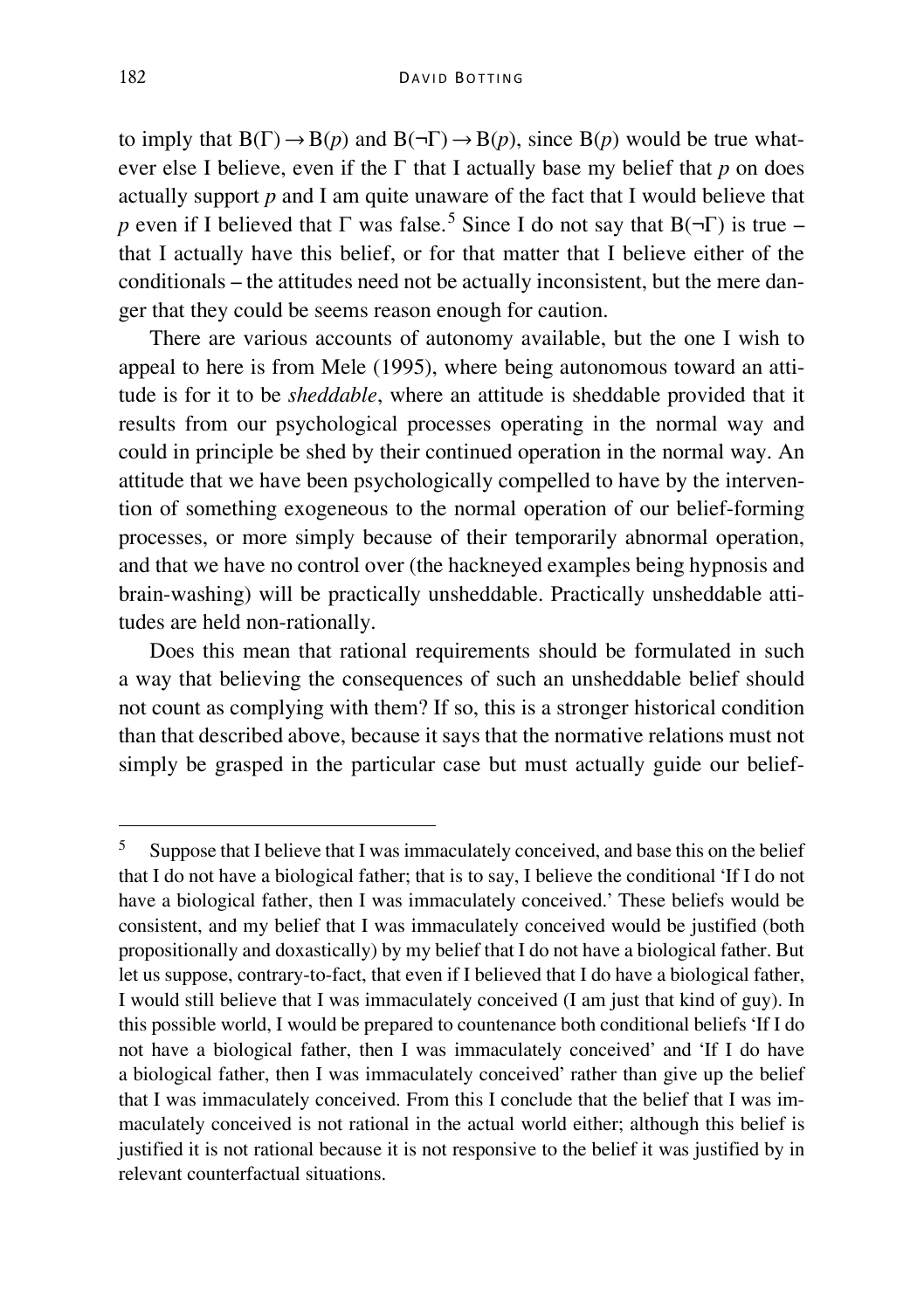formation processes. The intuition is unclear, because there is a sense in which the attitude is rational and a sense in which it is not.

#### *2.2. Modus ponens as a wide-scope material conditional*

Objections (1) and (2) are well-known and have led many to a wide-scope formulation of the rational principles that contrasts with the narrow-scope formulation given above. Thus, the rational principle should be something like this:

Rationality requires  $[B(p) \land B(p \rightarrow q)] \rightarrow B(q)$ 

This is called "wide-scope" because the scope of the propositional operator "rationality requires" is the conditional as a whole. What the conditional says, in words, is that what is rationally required is to make the conditional itself true, and this can be done in two ways: by ceasing to have one of the beliefs referred to in the antecedent or by having the belief referred to in the consequent. It does not tell you that you should or should not have a particular belief, or that you should draw a particular inference, or that you should reason in a certain, determinate way, because although it is still true that you have a reason to make the conditional true, reasoning itself is not given a determinate direction in that the principle does not tell the reasoner *how* to make the conditional true. It is not a *process-condition* but a *state-condition*: it proscribes being in a state where there is a certain combination of attitudes which would constitute a counter-interpretation of the logical principle, which in this case is a state where I believe that *p* and  $p \rightarrow q$  are true while also believing that *q* is false. What rationality requires through these principles is avoiding such combinations, i.e., attitudes (in this case, beliefs) that are incoherent. Satisfying the conditional avoids any such combination, but rationality judges symmetrically with regards to how the conditional is satisfied and is thus agnostic towards how the particular combination is best avoided.

The cause of the implausible consequences of the narrow-scope formulation is held to be the fact that the scope of what 'rationality requires' is the consequent of the conditional. By changing the scope to the conditional as a whole we avoid these consequences. For example, the wide-scope conditional does not have the consequence that rationality requires us to believe that the moon is made of a dairy product because we can obey this principle by dropping the irrational belief that the moon is made of cheese. Unlike the narrow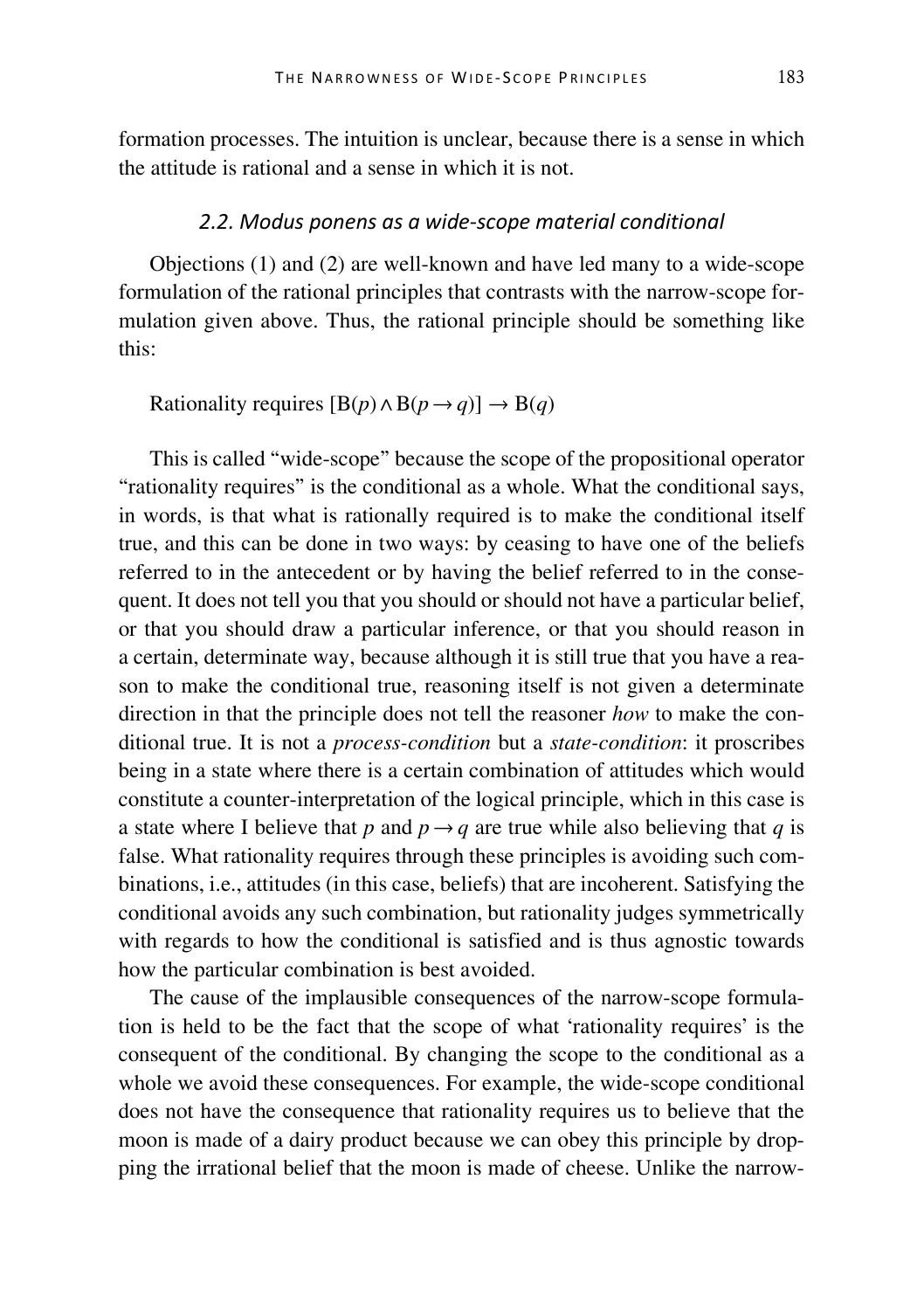scope formulation, the consequent does not detach, so it is not the case that rationality requires that I believe *q*, though it is true that in believing *q* I would be complying with what rationality requires. Thus, for the wide-scoper it is strictly speaking incorrect to say that rationality requires us to have any particular belief – this is why I have tended to use the rather tortuous expression of a belief's complying with what rationality requires rather than simply that rationality requires having that belief, and although when discussing the narrowscope formulation I could have used the simpler expression, my reason for not doing so was in order to formulate the problem in a way that did not depend on a wide or narrow-scope reading of the conditional. For the wide-scoper, there is more than one way of complying with what rationality requires; the point of having rationality require us to be such that the conditional is true is that there is more than one way of making the conditional true – we can make the consequent true (which is what the narrow-scope principle endorses exclusively) or we can make the antecedent false by dropping the antecedent beliefs.

Superficially this solution is attractive and the wide-scope view seems to avoid the consequences of the narrow-scope view. But does it really? Are there not at least some circumstances under which there is after all only one way to comply with what rationality requires, that is to say, only one way psychologically and/or physically open to us to make the conditional true? There are a number of ways we might imagine this happening that have turned up in the literature. In fact, even our earlier example seems to say that the only rational way to satisfy the conditional is to drop the irrational belief that *p* given that the belief that  $q$  is irrational. To make the case stronger we may suppose that we believe that believing *q* would be irrational. It seems then that the only way to be rational is by not having the belief that *p*.

In the last case, dropping the belief that  $p$  was the right way to comply with what rationality requires, so perhaps it might be thought that the complaint that it is the only way open to us to be rational is of little consequence. Of course, the problem is exacerbated when not believing that *p* is the *wrong* way to be rational. Suppose that we are doxastically akratic and believe that believing *q* is the right way to comply with what rationality requires, but for some reason cannot bring ourselves to believe that *q*; belief that *q* is not a psychologically open possibility for us. Again, the only way that we can actually comply with what rationality requires (at least, on purpose – this is an important qualification that will be discussed later) in these circumstances is by making the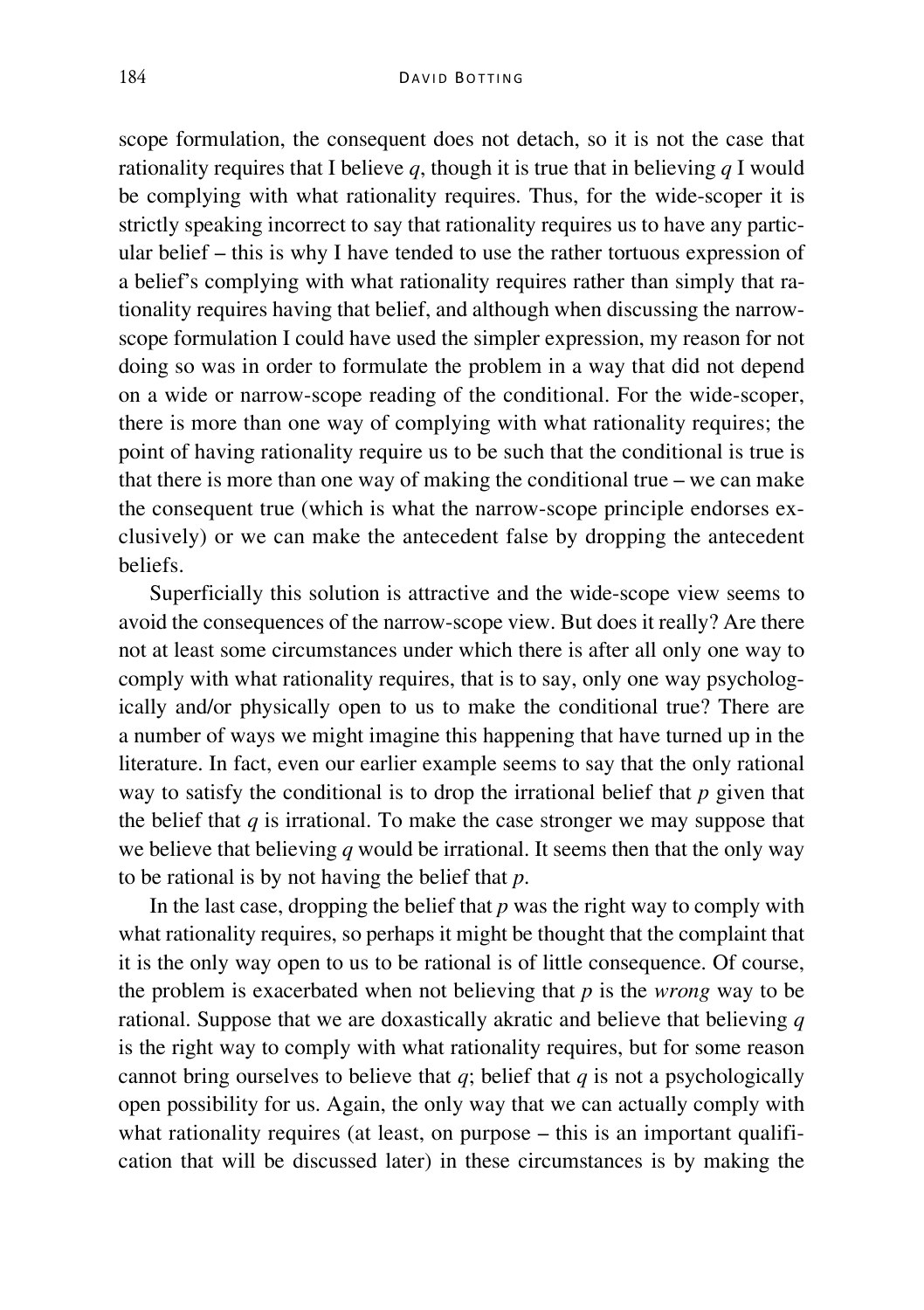antecedent false, that is to say, by dropping beliefs that we may rationally have and quite likely believe ourselves rationally to have, but this is to make akrasia a rationally principled response to the situation we find ourselves in, yet surely akrasia is a paradigm case of irrationality. At the very least, principles of rationality should not provide the akratic with reasons to behave akratically. Supposing that it is psychologically open for the akratic simply not to comply with the rational principle (e.g., by just staying in the state he is now), then it seems that this is what he should rationally prefer, despite the principle's being violated.

Analogous arguments could be made for circumstances where we are simply unable to believe that *q.* These are all cases where making the antecedent false seems to be the wrong thing to do, yet it is what we must do to avoid finding ourselves with an incoherent combination of attitudes, and if we have a reason to avoid such combinations (and *ex hypothesi* we do have a reason to make the wide-scope conditional itself true) then we have a reason to do the wrong thing; despite the fact that rational requirements are not themselves reasons, taking coherence (as expressed by rational requirements) as a norm does provide reasons.

Cases where the only way to comply with what rationality requires is to make the consequent true are even more common, and in these cases the widescope principle works out the same as the narrow-scope principle after all. In fact, if we make time a factor, this is universally the case, since until we actually make the antecedent false by dropping the irrational belief (supposing now that this is psychologically and physically open to us) we are still in a situation where the only way to make the conditional true is to make the consequent true.<sup>[6](#page-8-0)</sup> As before, if dropping the irrationally or non-rationally held belief is not psychologically and physically open to us (e.g., if they are unsheddable) then the only way (purposely) to comply with what rationality requires is by making

<span id="page-8-0"></span><sup>&</sup>lt;sup>6</sup> This way of pressing the general objection comes from Schroeder (2009, 227) who remarks that 'it follows that people are in general infallible about what they ought to do, as long as they do not try to change their minds'. Note also that the reconstruction of Broome's first-order model of practical reasoning in Bratman (2009, 14) has as a crucial premise: 'If you also believe that E only if M, and if these beliefs do not change, BC requires that you believe M; and that is where your reasoning can lead.' Even here it seems to be the mere fact of beliefs' not changing that seems to lead the reasoning one way rather than another, but if it did not do this it is questionable whether we could achieve any of our cognitive ends through reasoning alone.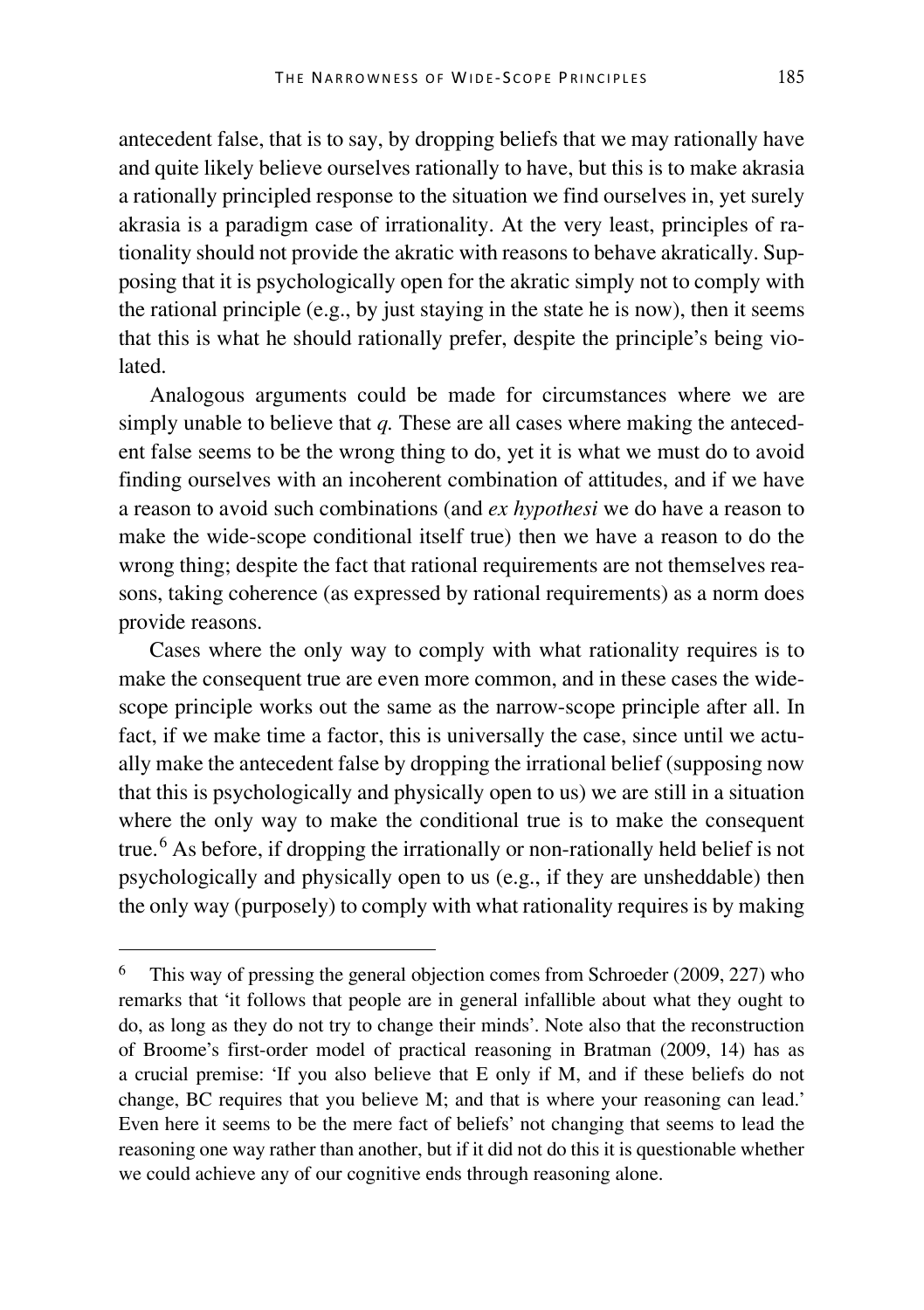the consequent true.<sup>[7](#page-9-0)</sup> We have not solved the problem that the wide-scope principle was introduced to solve.

Perhaps it might be objected that the only thing that counts is that it is logically possible to make the conditional true in the right way, irrespective of whether it is psychologically or physically possible; the fact that we cannot do something does not alter the fact that it is what it would be rationally and epistemically best to do. But this still leaves the reasoner in a dilemma: there is an option he can take that would result in his complying with what rationality requires insofar as it would result in his attitudes going from a state where they are incoherent to a state where they are coherent.<sup>[8](#page-9-1)</sup> His only other option is to leave his attitudes in a state of incoherence and thereby be irrational. Which should he rationally prefer? When coherence can only be purchased at the price of believing further falsehoods or the logical consequences of beliefs that are irrational and quite possibly believed to be irrational, I think it is plausible to think that he should leave his attitudes as they are, inconsistency notwithstanding. On the other hand, whoever consciously holds inconsistent attitudes seems to be rationally criticizable in a distinctive way, and it seems distinctly odd to give as an excuse: 'Well, what I actually wanted to do was to stop believing that the moon was made of cheese, but I couldn't.'

So far I have argued that wide-scope principles do not avoid the consequence that only one way of purposely complying with it is rational, and further that this way will often be the wrong way of complying with the principle

<span id="page-9-0"></span> <sup>7</sup> Even the wide-scope formulation is subject to the kind of detachment that is called necessary detachment. Necessary detachment says that if  $p$  then  $q$ , and necessarily  $p$ , then if rationally required  $p$  then rationally required  $q$ . If we treat unsheddable beliefs as being necessary in the relevant sense, then we will detach as if the requirements were narrow scope. I owe this observation to an anonymous reviewer of *Organon F*. However, I am not convinced that unsheddable beliefs are necessary in the relevant sense. We must distinguish between detaching B(*q*) and detaching rationally required B(*q*). Narrow-scope formulations and necessary detachment detach rationally required B(*q*), whereas in the scenario described it is only  $B(q)$  that is detached. However, this is enough to create the problem. See the later discussion of Hussain's view.

<span id="page-9-1"></span>To make the incoherence more marked we may suppose that the subject actually believes the negation of the consequence, e.g., that the moon is not made of a dairy product. This makes the subject's belief set logically inconsistent and both the strong (deductive closure) version of modus ponens and its weaker version will apply to it. And unfortunately the result on both versions will be to retract the true and rationally held belief that the moon is not made of a dairy product.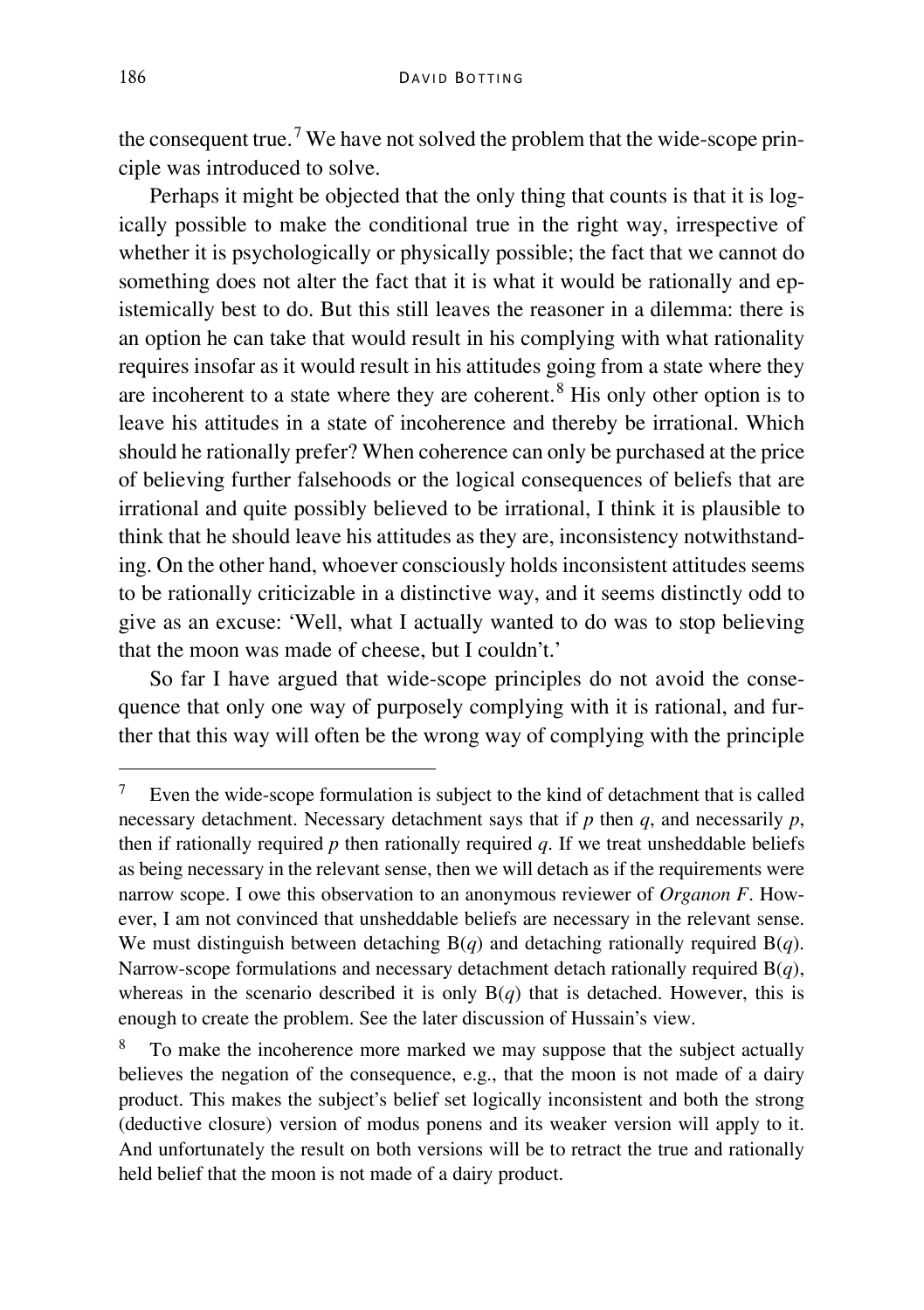and may even be known by the subject to be the wrong way and to be irrational, and that the reason for both of these things is beliefs that the reasoner actually has simply because he actually has them, irrespective of their rationality.<sup>[9](#page-10-0)</sup> The wide-scope view does not seem to avoid the consequences it was expressly introduced to avoid, then, at least in certain circumstances. I do not wish to reject it completely, however, because I think that its central insight that the principles of rationality are principles prohibiting certain combinations of attitudes is correct and worth preserving, which is to say that it is still the truth of the conditional that rationality requires. Only I deny that this conditional is a material implication.

### **3. The type of conditional**

The situation so far is that I have described a kind of scenario where reasoners would have to consciously put themselves into a worse epistemic situation than they are already in to comply with rational requirements, irrespective of whether those requirements are formulated as material conditionals with wide or narrow scope. This problem, at least, is not solved by altering the scope of the material conditional. The aim in this section is to investigate whether the problem is the conditional's being a material conditional rather than some other type.

In the first part I will note that originally Broome did not actually use a purely material conditional but what I will call, for want of a better name, a "quasi-material" conditional. This is defended in the work of Hussain (2007),

<span id="page-10-0"></span>Way (2010, 224-225) argues further that wide-scope principles do not avoid the consequence that we have *reasons* to obey the principle in a particular way. Although the wide-scope view avoids the consequence that any particular way of making the conditional true is required, making the conditional true is itself something that is required and plausibly something that we have a reason to do. It is plausible to suppose that if we have a reason to do something then we have at least some reason to do whatever is necessary and/or sufficient for doing it, or on a slightly different principle, whatever is a means to doing it. Since we have a reason to make the conditional true and, trivially, each way of making it true is sufficient for making it true, it follows that there is a reason to make oneself rational in *both* ways, and this is so simply because of attitudes we actually have regardless of whether they are rational or whether we have reasons to have them. Way calls this the *transmission problem*. I will not be dealing with this problem in this paper.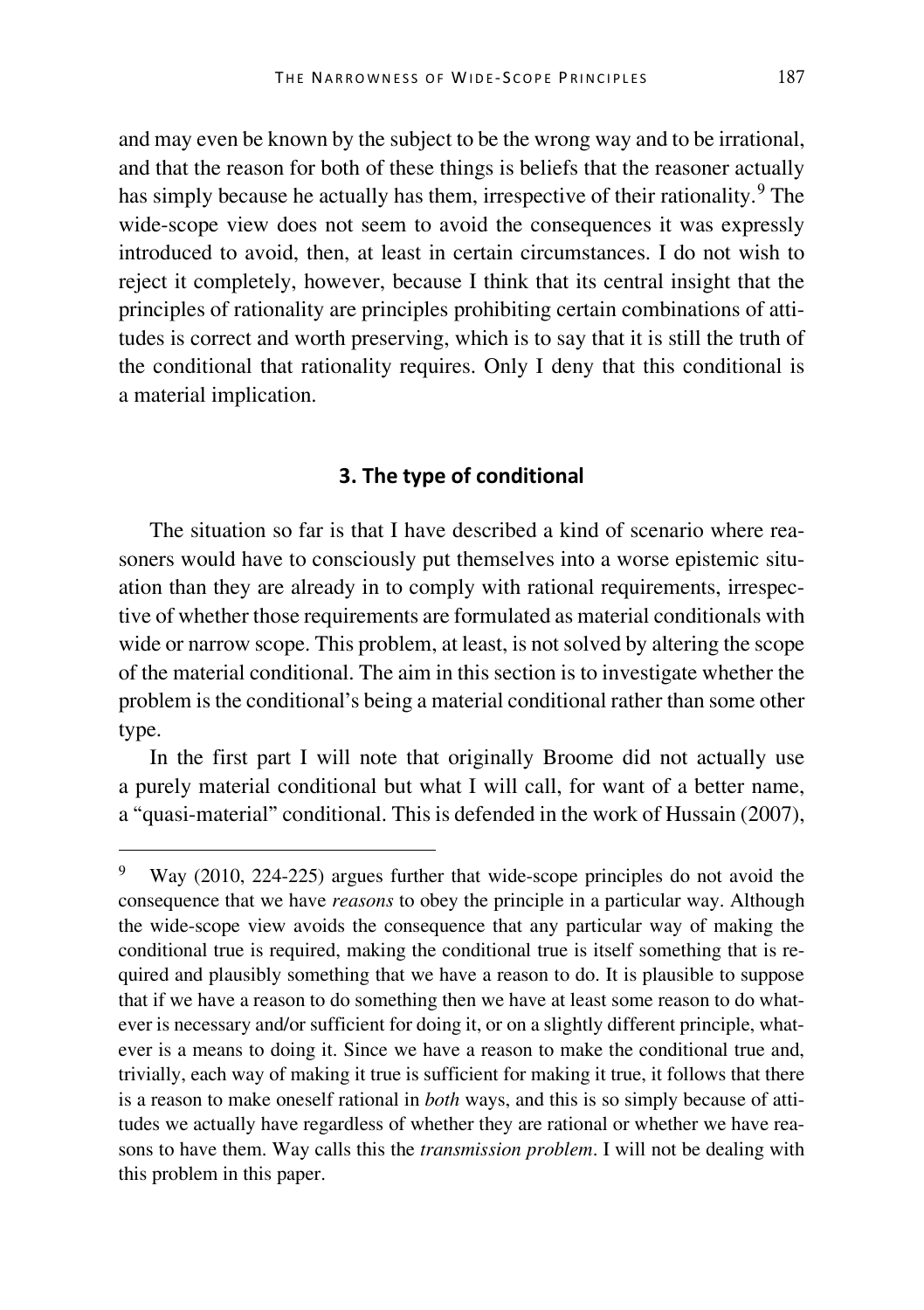whose views will be discussed in some detail. It will be shown that he does not avoid the problem described above.

In the second part I will make tentative inroads into formulating the principles of rationality as counterfactual conditionals. Probably, this should be qualified as "quasi" too, for the conditional is not quite the classical counterfactual conditional, and the Ramsey test that I propose to use to evaluate the counterfactual is not quite the classical Ramsey test. All that I wish to present here is a basic approach to the problem.

#### *3.1. Modus ponens as a wide-scope quasi-material conditional*

It is interesting to note Broome's own attitude towards the conditional. In an early paper Broome (1999, 401-402) says that the relation he calls a rational requirement is not a material conditional but something like a material conditional with determination added where this determination is 'roughly analogous to causation' (Broome 1999, 401). This contrasts with a presentation of the wide-scope principle as something like 'It is rationally required that (you do not believe the antecedent or you do believe the consequent)' where the disjuncts are offered as the rational options for making the conditional true. Yet in Broome (2007) he says:

When a wide-scope requirement holds, what is required of you is a material conditional proposition  $p \in q$ . We must be able to substitute logical equivalents within the scope of a requirement. So rationality also requires of you the contrapositive  $\neg q \varepsilon \neg p$ . Wide-scope requirements have this sort of symmetry.

But sometimes this symmetry seems wrong. Look at the wide-scope formulation of the anti-akratic requirement …

Rationality requires of you that (You believe you ought to *F* ε You intend to *F*).

Contraposing gives:

Rationality requires of you that (You do not intend to *F* ε You do not believe you ought to *F*).

But the relation between believing you ought to *F* and intending to *F* is not symmetric

… [It would be] irrational to disbelieve you ought to F because you do not intend to F. (Broome 2007, 35-36)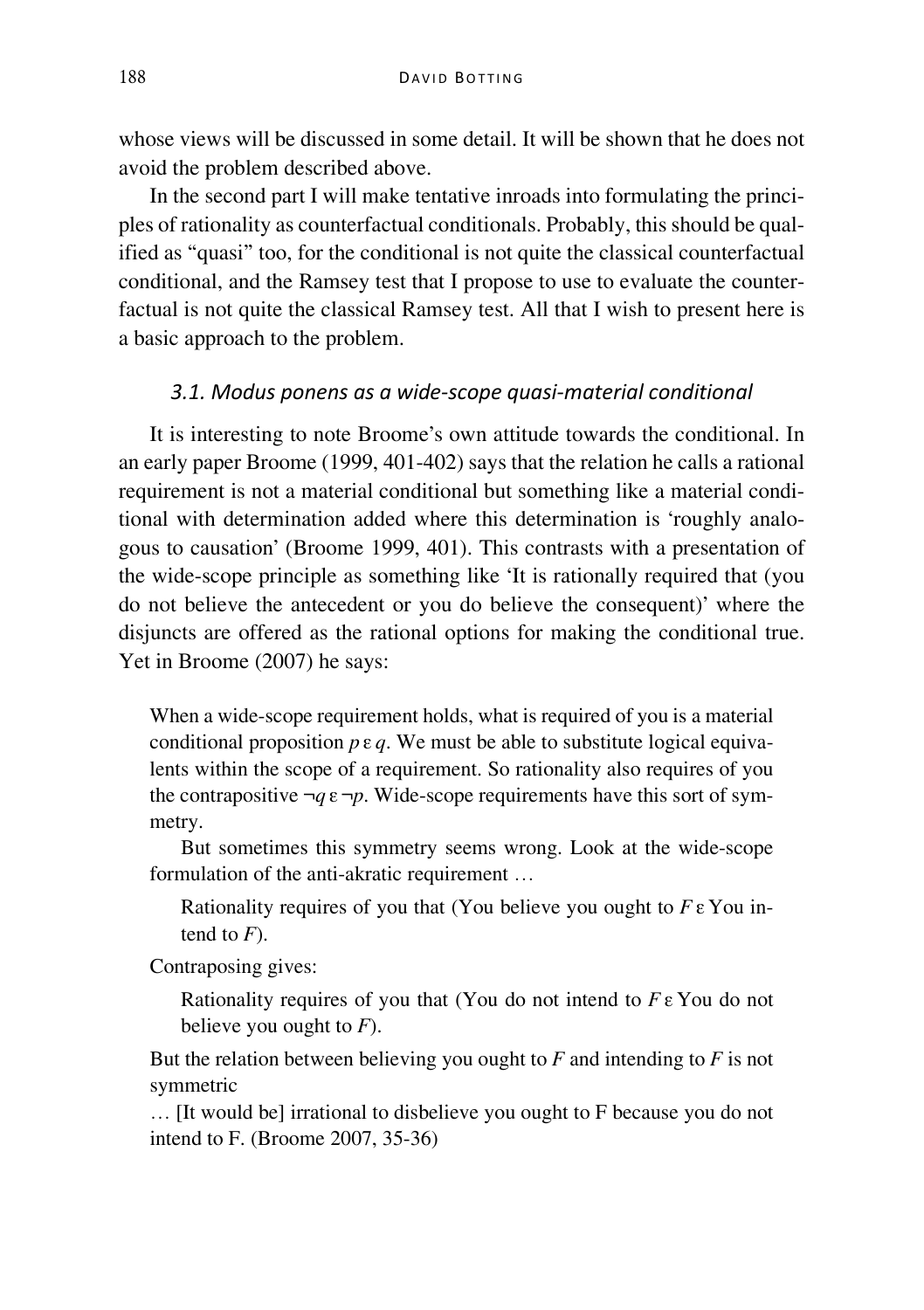Here Broome seems to be saying that the wide-scope principle in question (admittedly not *modus ponens*) is a material conditional after all and as such it contraposes, and explains away the apparent irrationality of, for instance, being rational by akratically modifying one's beliefs in line with one's intentions, as the failure of a material conditional to capture a relation of explanation or grounding. Broome changed his mind in the intervening years: his later position seems to be that it is not the role of the principle to capture this relation, whether we call it determination, explanation or grounding. To capture this relation is not a matter of scope but a matter of the type of conditional (cf. Broome 2007, 36). This goes equally for non-instrumental principles: *modus ponens* contraposes into a principle where from *not* having a belief one reasons to *not* having other beliefs,<sup>[10](#page-12-0)</sup> and it is not obvious that it is even possible to reason from the lack of a belief. It is nonetheless true that one would be complying with what rationality requires if one satisfied this conditional, so Broome could maintain that this is in fact a rational requirement even if it was one that could not be satisfied by reasoning. But, because the material conditional does not capture the relation of grounding, one could not say that one would be in this situation *because* one does not believe that *q*, or that it is rational to intend to F *because* one ought to F, irrespective of whether the principle is wide-scope or narrow-scope. A principle that resolved this asymmetry properly could not be a material conditional, and Broome (2007, 37) briefly suggests as an alternative a conditional that does not contrapose.

We are here considering three possibilities: two alternative readings of the wide-scope principle as an ordinary material conditional and as a material conditional with determination added, and as an as yet unspecified conditional that does not contrapose. I will later be suggesting a way of making good on this third alternative that Broome (2007) cursorily passes over, but first I want to

Rationality requires  $(B(\neg q) \rightarrow [B(\neg p) \lor B(\neg (p \rightarrow q))])$ but the much more peculiar:

Rationality requires (¬B $(q) \rightarrow \lceil \neg B(p) \vee \neg B(p \rightarrow q) \rceil$ ).

<span id="page-12-0"></span> <sup>10</sup> At first glance contraposition seems reasonable for *modus ponens* and not to have the kind of problematic asymmetry that arise for instrumental principles; after all, if the consequent is false then the antecedent must be false. However, it should be remembered that the antecedent and consequent in this case are the beliefs and not the propositions believed; what you get when you contrapose the rational principle *modus ponens* is not the rational principle *modus tollens* which is: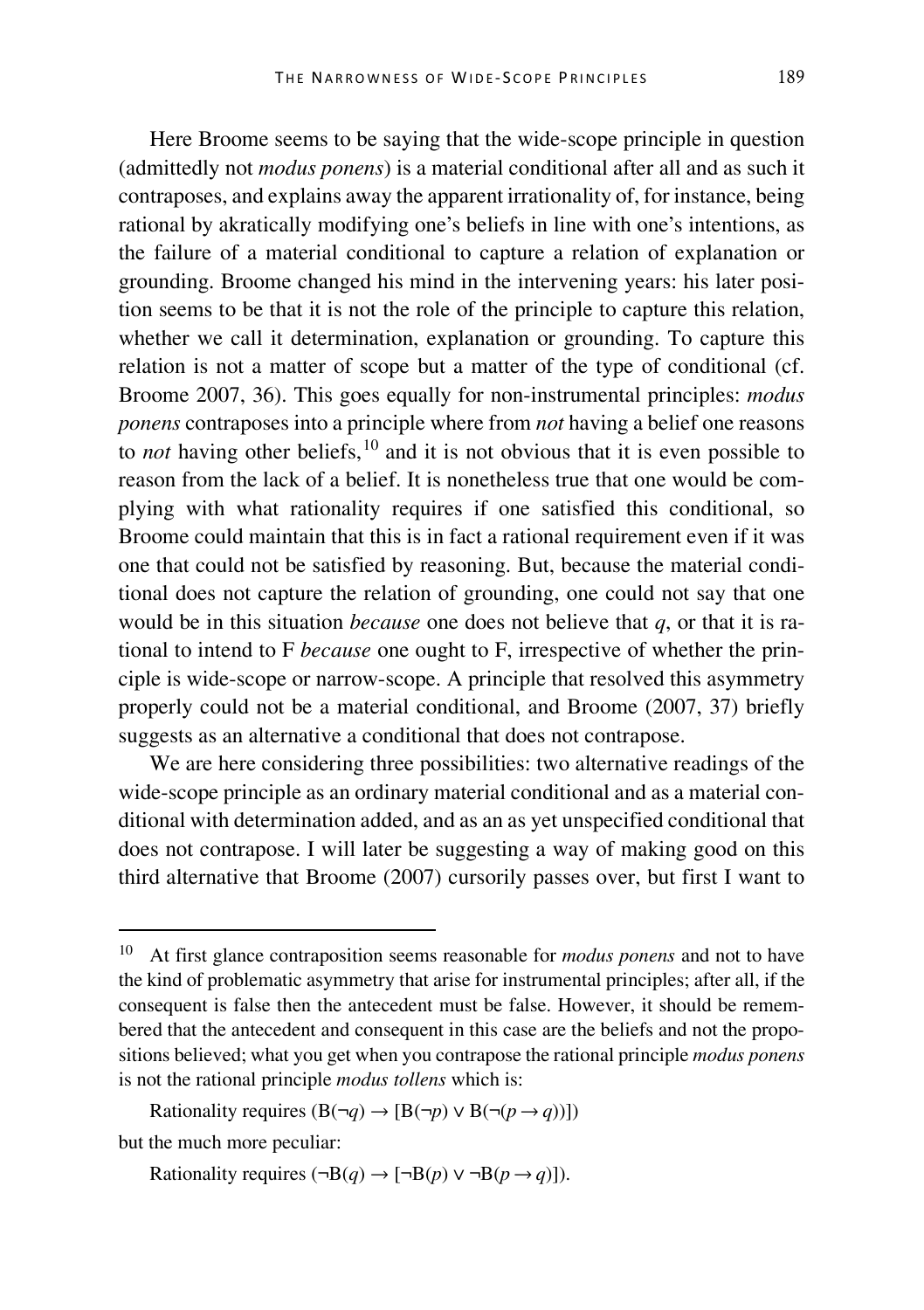note that even when a condition 'roughly analogous to causation' is appended to the material conditional, we still face the counter-intuitive result that in order to comply with what is rationally required a reasoner may need to consciously put himself into a worse epistemic situation that he is already in. This will motivate serious consideration of the third alternative, for which I will make some preliminary proposals.

The early way of reading the conditional as a material conditional with determination added is defended in Hussain (2007, 42-45) who denies that adding determination amounts to a narrowing of the wide-scope principle on the grounds that the important point is that the conditional nonetheless does not license detachment, and it is detachment that causes the problem, not the direction of reasoning as such. That you cannot, for instance, drop the belief that is held irrationally or believed to be held irrationally, does not, Hussain seems to say, imply that you are rationally required to believe its equally irrational consequence, even though this is in fact the only way open to you in which you can comply with what rationality requires, for this is a matter of detaching the consequent of a wide-scope principle as you would of a narrow-scope principle, and this detachment is not valid.

On this subject (in a context other than *modus ponens*) he makes a number of interesting comments:

Consider the matter from the third person perspective of someone assessing *S*'s rationality and assessing what mental states *S* ought to have. To keep things simple, consider the case where not only is *S*'s belief [that *S* lacks sufficient reason to *X*] false, but in fact there is conclusive reason to *X* and so *S* ought to intend to *X*. The assessor can still think that rationality requires someone in *S*'s situation to get rid of the intention to *X*. Of course, the assessor doesn't think *S* should be in that situation and so doesn't think that *S* ought not to intend to *X*. Wide-scope is precisely what allows the assessor to think these thoughts without contradicting herself. (Hussain 2007, 43)

S seems to have got herself into a situation where the only way open to her to comply with what rationality requires is to make the consequent true despite the fact that in some sense what she should do is not be in that situation in the first place; her being in that situation indicates that somewhere in the past she formed a belief irrationally (or non-rationally). Hussain seems to be saying here that the wide-scope principle's result that complying with what rationality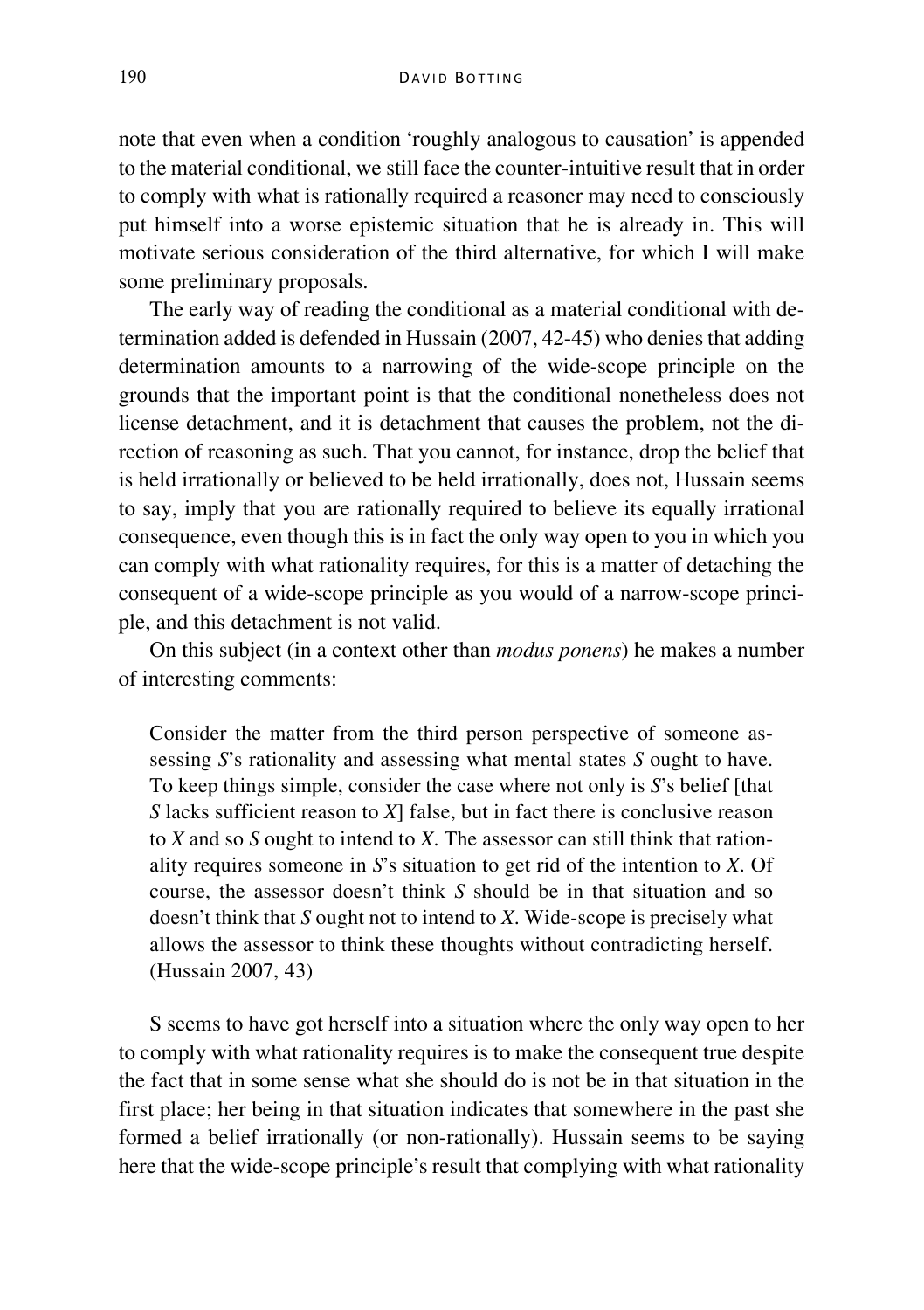requires by making the consequent true holds even in cases where the antecedent cannot be made false.

He goes on:

But if there is only one way of responding by reasoning to what is wrong with me, then does that not mean that I am rationally required to take that way? Well, given the situation I find myself in ... there is only [one] way for me to proceed by reasoning. Rationality requires me to reason in a certain way, but rationality doesn't require me to be in the situation I am in: it does not require me to have the belief that I lack sufficient reason to X. That belief is not, so to speak, rationality's responsibility and neither, therefore, is the result that the only way for me to proceed by reasoning is not to have the intention to X. Things could have been otherwise without violating the rational requirements and they could still be otherwise.

… [T]here are two ways of rationally resolving the conflict. The agent cannot change the belief by reasoning and thus things couldn't be otherwise by reasoning, but it still does not follow that what rationality requires is not to intend to *X*; i.e., that we can detach the conclusion that rationally requires that I not intend to *X*. What rationality requires is a specific process of reasoning in certain circumstances. One can engage in that process of reasoning or one can change the circumstances, though, sometimes, not by reasoning. It does not follow that rationality requires the particular outcome to the process that would result if the circumstances were not changed. This becomes clear when we see that if one were to change the circumstances – again not necessarily by reasoning – one would not be violating the requirement, indeed, one would now make it the case that one was living up to the requirement. Imagine … that I just, somehow, forget the content of the belief – I no longer have that belief. Now I would be back in conformity with the requirement, but not by reasoning. This is a way of ending up in accord with the requirement though not a way of coming into accord that I could manage by reasoning. The requirement directs me to reason in certain ways in certain circumstances. But removing those circumstances is one way for me to have the requirement no longer apply to me. (Hussain 2007, 44-45).

Principles of rationality are for Hussain principles for reasoning in the correct way, and if we cannot by reasoning make the antecedent of the conditional false then we are rationally required to engage in reasoning that, as it happens, makes the consequent true, and if we cannot by reasoning make the antecedent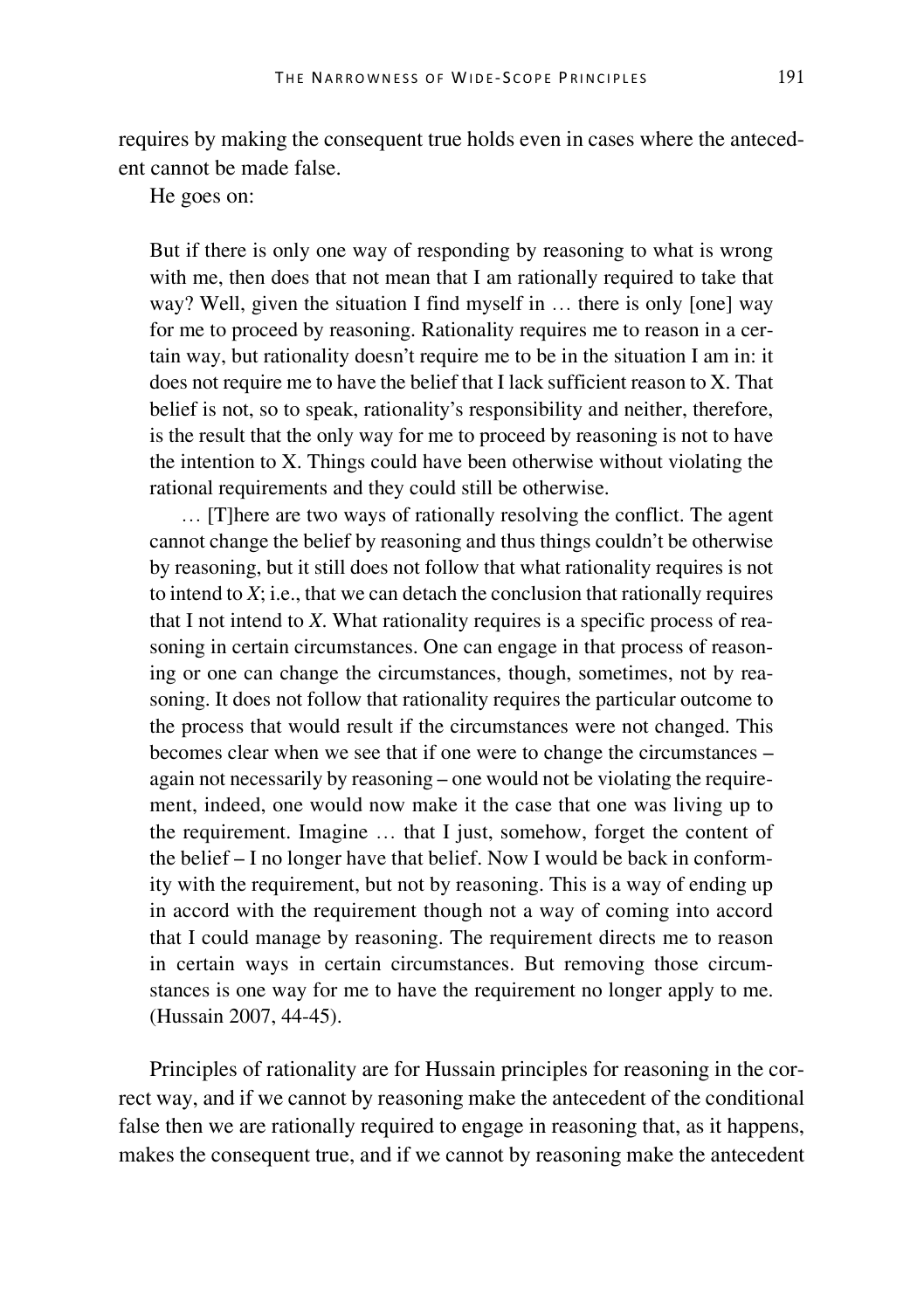of the conditional false then this amounts to saying that this is not psychologically open for us. Our beliefs regain coherence if the antecedent becomes false of its own accord, but that is nothing to do with us or with rationality as such.

Hussain is trying to have his cake and eat it. In saying that "[w]hat rationality requires is a specific process of reasoning" he is trying to use the widescope quasi-material conditional as a process-condition in that, although it does not tell you that some belief is rationally required, it does provide a direction of reasoning. Narrow-scope principles are process-conditions because, by virtue of detaching their consequents, they tell you what to think or at least what it would be rational to think, but wide-scope conditionals are not generally thought of as process-conditions but as state-conditions. How exactly does Hussain make it into a process-condition, then?

Some background is necessary to answer this question. To a large extent, the dispute between the wide-scopers and the narrow-scopers is a dispute over whether the principles of rationality are state-conditions or process-conditions. This is a main bone of contention between Kolodny and Broome. Kolodny (2005) argues that "for any rational requirement on you, there must be a process of reasoning through which you can bring yourself to satisfy that requirement." Broome (2006, 2) quite explicitly rejects Kolodny's arguments for this view, expressing agnosticism towards its conclusion, and in Broome (2009, 18) we see why, for he says that reasoning cannot always bring you to satisfy a certain putative principle and that in that situation we are in a dilemma of concluding either that the principle "is not a genuine requirement of rationality, or alternatively that it is a genuine requirement but not one that reasoning can always bring you to satisfy." Ultimately Broome seems to prefer the latter horn of this dilemma.

Hussain seems to want to steer a middle course. He says that "[r]ationality requires me to reason in a certain way," apparently in agreement with Kolodny, and where "there is only [one] way for me to proceed by reasoning" Hussain says that rationality requires me to reason in that way. He also seems to accept something similar to Broome's point against Kolodny that not every way of satisfying a wide-scope principle (i.e., each way of making the conditional true) is such that it can be satisfied by reasoning. Where there is one way of satisfying the principle that can be reached by reasoning and one that cannot be so reached Hussain is clear that what rationality requires is to satisfy the principle by reasoning. This rationally required reasoning has a definite direction as indicated by the "added determination" in the conditional, and the result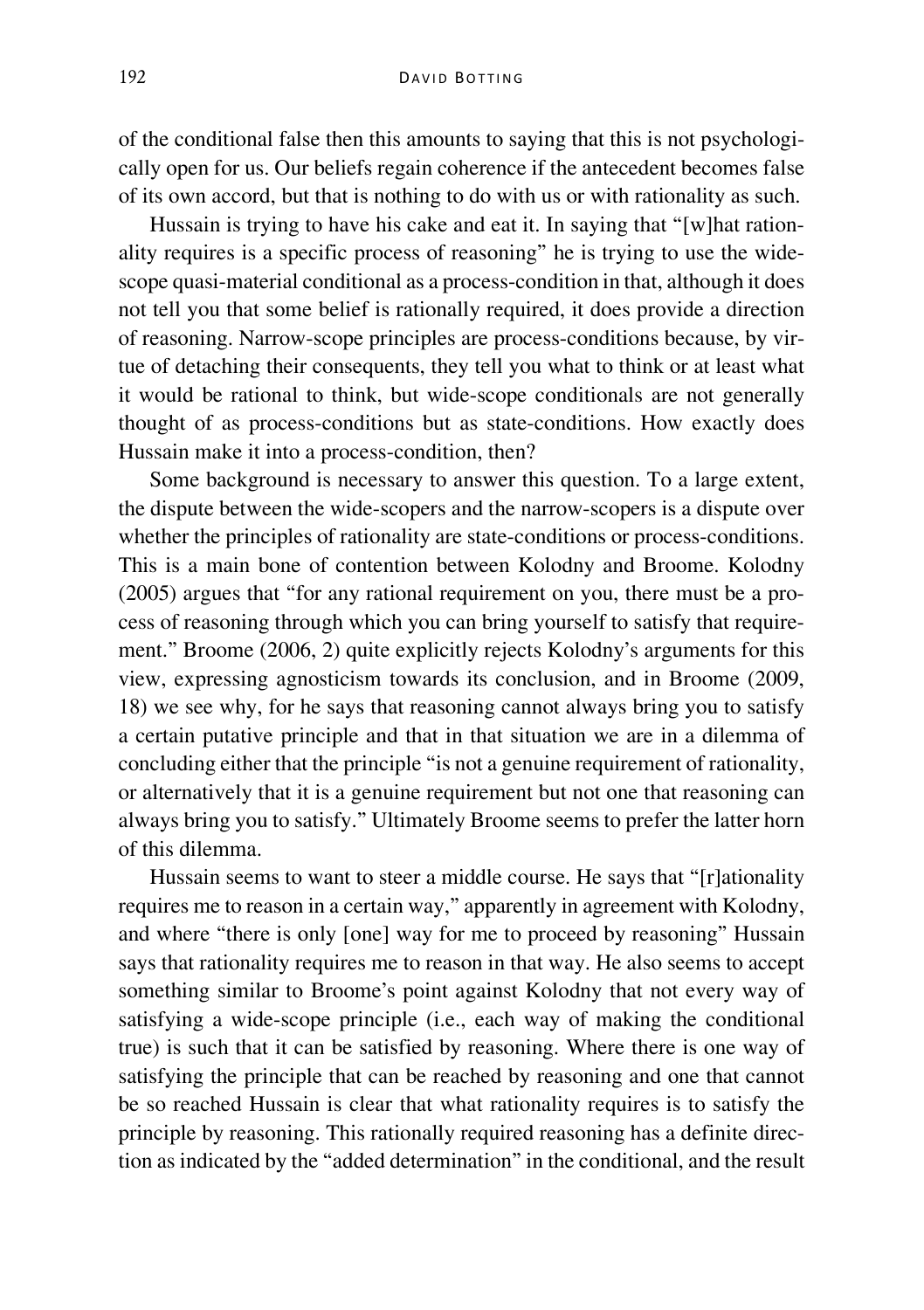of this reasoning is the consequent of the wide-scope conditional. On Hussain's view of the quasi-material conditional, then, by complying with what rationality requires we will end up with the consequent; in effect (if not formally), we may detach the consequent. It is, then, a process-condition in this sense. This does not, however, make it equivalent to the narrow-scope principle. Detaching the consequent is rationally required and the destination to which rationally required reasoning leads us, but actually believing the detached belief is not rationally required; what is detached is the belief itself, whereas in the narrow-scope view<sup>[11](#page-16-0)</sup> (and this is how Hussain's view differs from the narrow-scope view) what is detached is not the belief itself but the belief's being rationally required. So, we avoid the problem of being rationally required to have beliefs when the beliefs in the antecedent of the conditional are not themselves rational; for example, we are not rationally required to believe that the moon is made of a dairy product. But we are, it is implied, rationally required to draw this belief as an inference, at least if this is the only way to proceed by reasoning (and probably also if it is not, for the conditional's "added determination" already seems to give it that direction).

Apply this to our case. Despite Hussain's acceptance that an assessor could judge that the subject ought not to have the irrational or unsheddable belief that is the cause of the problem and in that sense the subject ought not to believe what follows from it, the subject is rationally required to engage in reasoning (and this is what makes it a process-condition) which results in believing whatever follows from it. Hussain (2007, 44) says also that there is no inconsistency for the subject: believing  $\{p, p \rightarrow q\}$  and assuming that these beliefs do not change, then she must believe *q*. Note that the way I formulated the problem, by saying that complying with what rationality requires can lead one to have irrational beliefs, applies equally to Hussain's view. Believing  $q$ , it is true, is not rationally required, just as it was not rationally required in the ordinary wide-scope view, yet it is still the only way by reasoning and on purpose that we may comply with the rational principle and make our attitudes coherent. The belief that  $q$  is sufficient to cause the problem, so drawing a distinction between detaching the belief and detaching the belief's being rationally required does no good here.

<span id="page-16-0"></span>Similarly for the wide-scope view when there is necessary detachment. This is why I think there is a disanalogy between necessary detachment and the problem described here.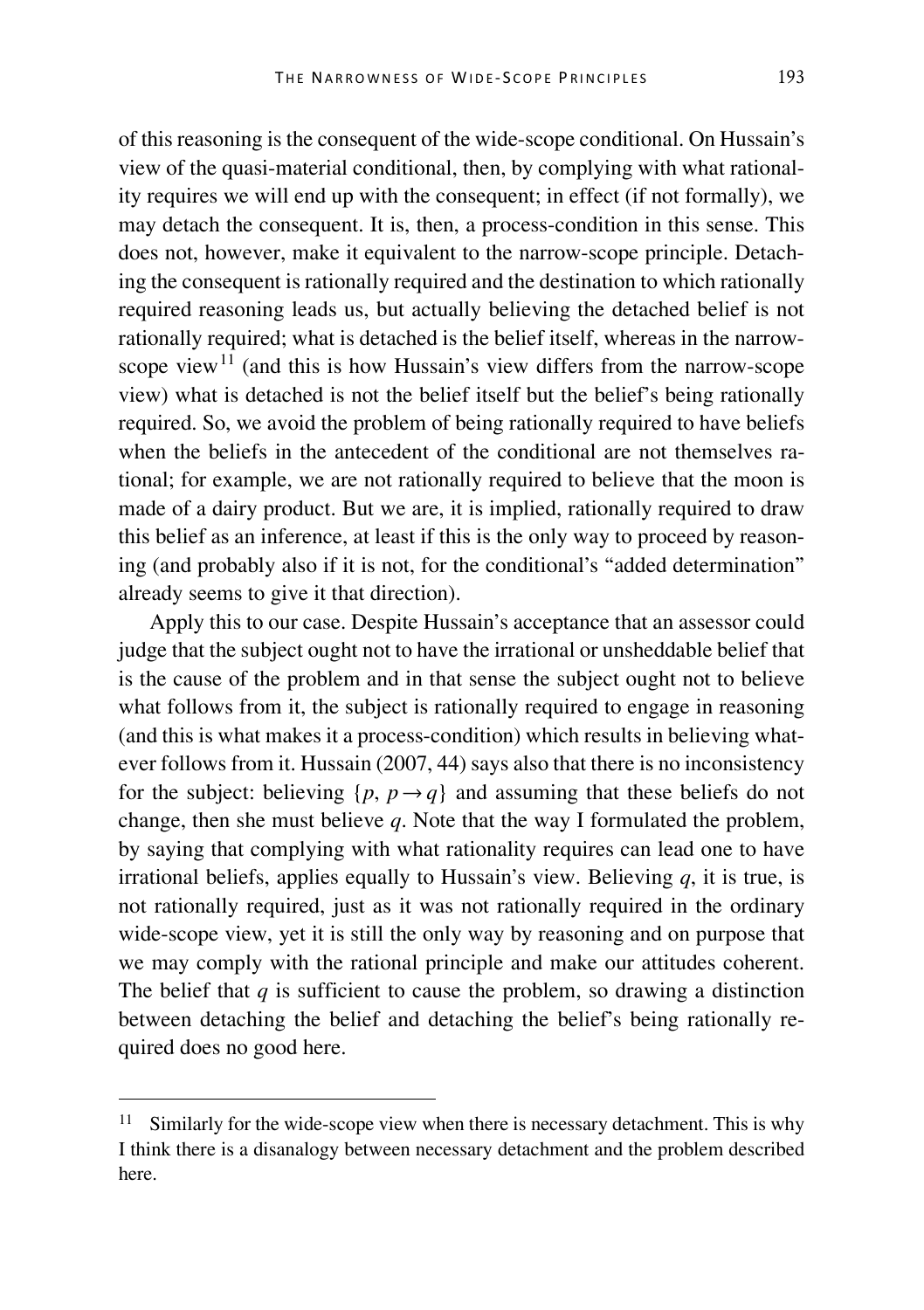I will argue that it is implausible that a reasoner should be rationally required to reason as Hussain claims, at least in the case where the subject not only has a belief that is held non-rationally but is conscious of this fact and of the fact that this realizes a disvalue for her, as we supposed in objection (3) above and the ensuing discussion. Assuming that these beliefs do not change, a subject in this situation is incoherent whatever she does, whether she believes *q* or not. The subject's belief that she has an irrational belief is a second-order belief about her first-order belief with evaluative content. It does not seem too much of a stretch to suppose that she also has some second-order beliefs about various combinations (whether particular combinations or general patterns of combination) of the irrational belief with other beliefs. Some combinations (e.g., believing the logical consequences of the irrational belief) will increase the number of irrational beliefs, and so presumably the evaluation here will also be negative. However, some of these combinations seem to be rationally required, and it does not seem impossible that she has second-order beliefs about this as well. By complying with the rational requirement the subject consciously puts herself in an even worse position than before; in fact, the combinations that put her into these positions are precisely those that avoid incoherence. If it is nevertheless the case that she believes that she should do as she is rationally required, it must be because she believes that in this particular case coherence has a value of its own that outweighs the disvalue of holding and propagating irrational beliefs. It will not do to simply say that avoiding incoherence is a valuable disposition to have for this will not explain her decision or why the rational requirement applies in this particular case. I find this belief about the value of coherence somewhat implausible and would question whether this belief is itself a rational one; if satisfying the consequent is the only way you can satisfy the conditional by reasoning, then there is no reason or value in proceeding by reasoning in this particular case, and the subject will know this. So, I do not agree with Hussain's claim that rationality should require us to engage in the kind of reasoning he is talking about. Reasoning may be a useful disposition to have, but it is not one we ought to manifest in cases when we know that by doing so we are only making our epistemic situation worse. What is more, it seems that this is where reasoning itself can take us; we can reason (on the basis of evaluative beliefs about our first-order beliefs) that we would do better by not reasoning (on the basis of first-order beliefs). The correct thing to do is to leave oneself in the incoherent state after all, contrary to what Hussain says.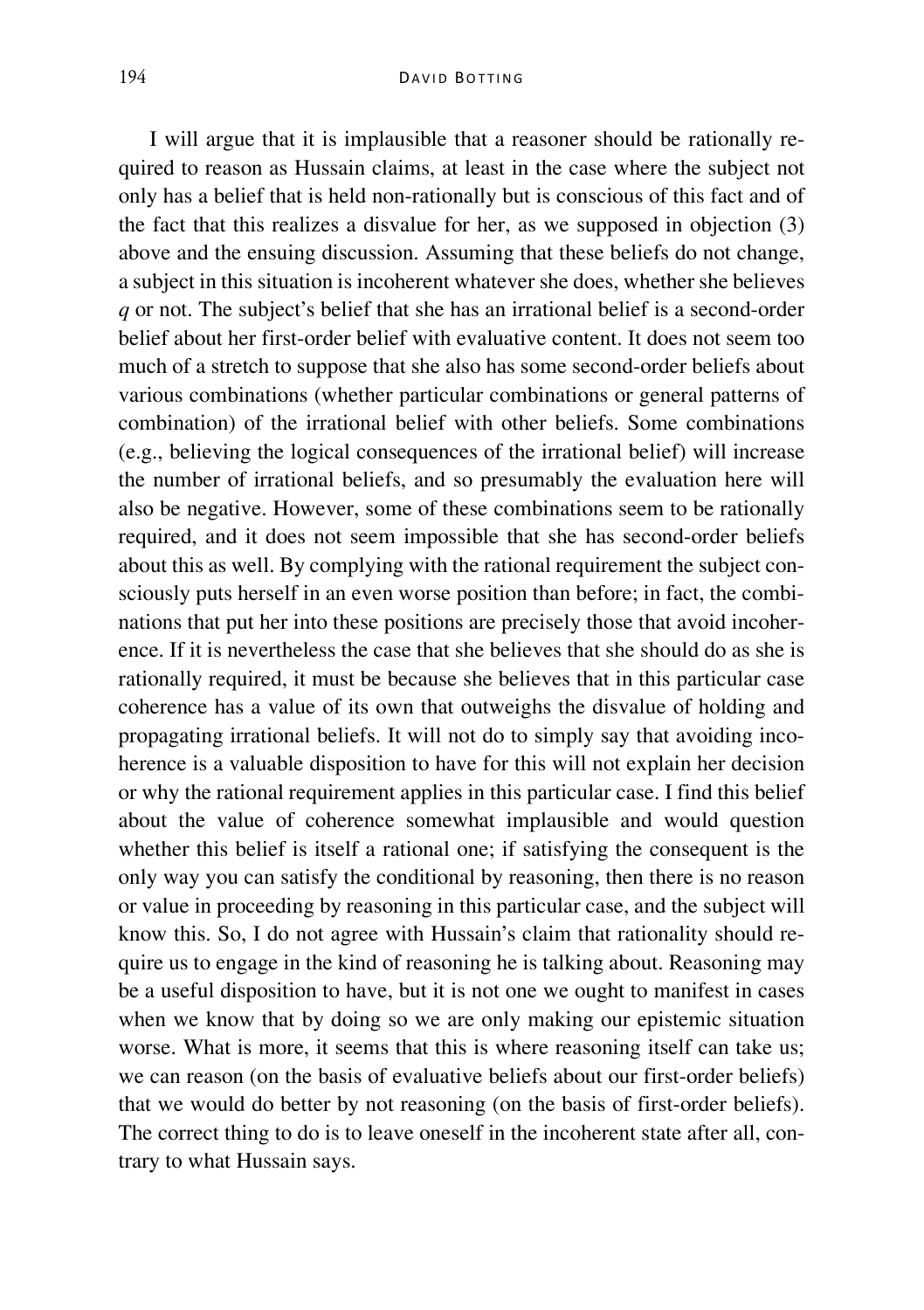#### *3.2. Modus ponens as a counterfactual conditional*

Since the wide-scope conditional seems to endorse the view that in these cases rationality requires one to consciously form beliefs that one knows will increase the overall irrationality of one's set of beliefs, it cannot be correct. We need another kind of conditional. The counterfactual conditional does not contrapose or detach and seems to instantiate the kind of causal and grounding relation that Broome talks about. I will now sketch an account of a principle of rationality using counterfactual conditionals.

According to the Ramsey test for the truth of counterfactual conditionals, the open counterfactual conditional  $p > q$  is true if adding p to a body of knowledge would, after minimal adjustments to preserve consistency, result in *q* belonging to a body of knowledge. That is to say, to add  $p > q$  to the body of knowledge is to commit oneself to adding *q* to the body of knowledge should it come about that *p* is in the body of knowledge. This means that if  $p > q$  already belongs to the body of knowledge, the preservation of consistency dictates that if *p* came to belong to the body of knowledge then so also would *q*, or else  $p > q$  would be false. This derives something similar to the logical (not rational) principle of *modus ponens* for counterfactual conditionals from the Ramsey test something like

$$
B(p > q) \rightarrow [B(p) \rightarrow B(q)]
$$

The antecedent is the knowledge base. It is important to understand that what this is telling us is what must be the case when the counterfactual conditional is true; it is not telling us what beliefs to have – all references to beliefs are to be understood subjunctively as a test on the truth of the conditional, including the reference to belief in the counterfactual conditional.

What we want is a principle where it is a material conditional that one has a prior belief in and a counterfactual conditional that one is required to make true, e.g.,

 $B(p \rightarrow q) \rightarrow O[B(p) > B(q)]$ 

This is a kind of intermediate-scope conditional  $12$  and seems to put the grounding in the right place – we want to be able to say that we ought to be such that

<span id="page-18-0"></span><sup>&</sup>lt;sup>12</sup> See Way (2011) for another example of intermediate-scope conditionals.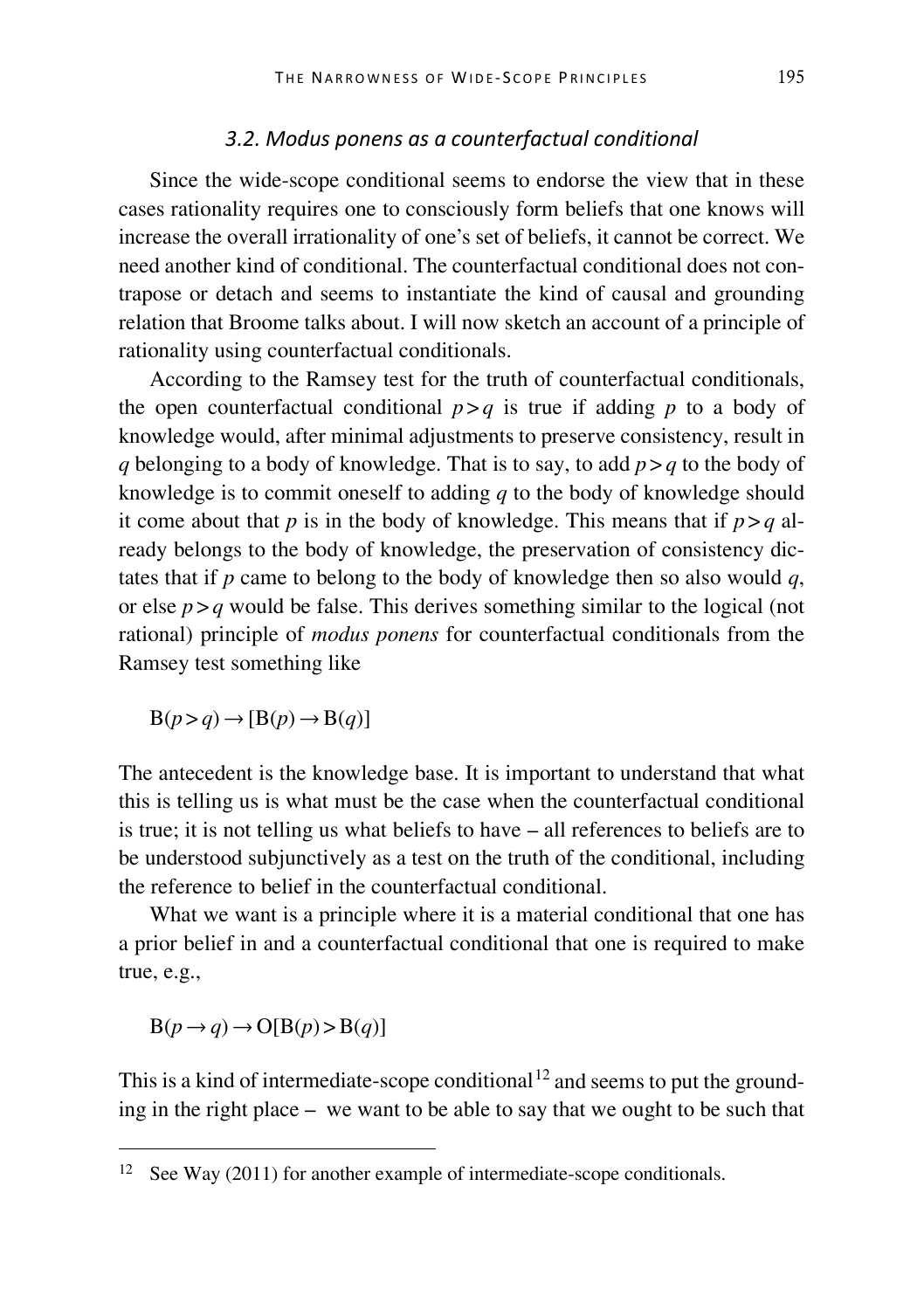our belief that *q* is grounded on our belief that *p*. Unfortunately, however, the principle does not say this – note that since the truth of the counterfactual conditional  $p > q$  meant that  $B(p) \rightarrow B(q)$ , the truth of the counterfactual relation between *belief* that *p* and the *belief* that *q* that is here in the scope of the oughtoperator (i.e.,  $B(p) > B(q)$ ) means a relation of material implication between the belief that the subject believes that *p* and the belief that the subject believes that  $q$  (i.e.,  $B(B(p)) \rightarrow B(B(q))$ ; the body of knowledge after the revision would be  $\{p \rightarrow q, B(p), B(q)\}$ , or in other words  $B(p \rightarrow q)$ ,  $B(B(p))$ , and  $B(B(q))$ .

So, this principle does not give us what we want, which is a relation between  $B(p)$  and  $B(q)$  rather than a relation between  $B(B(p))$  and  $B(B(q))$ . More importantly, the principle is not valid:  $B(B(q))$  does not follow from  $B(p \rightarrow q)$ and  $B(B(p))$  because the former is a conditional concerning the contents of belief and the latter a second-order belief. We can cope with this in two stages.

First, we must be able to convert the second-order belief that *p* to a firstorder belief, giving a principle more like

$$
{B(B(p)) \to B(p), p \to q} \to (B(p) > B(q))
$$

If we add  $B(p)$  to the body of knowledge now we will get  $B(q)$  because we can get  $B(B(p))$  as the first step of the Ramsey Test,  $B(p)$  from  $[B(B(p)) \rightarrow B(p)] \land B(B(p))$ , and then  $B(q)$  from  $B(p) \land B(p \rightarrow q)$ .

This still does not give us what we want. Although it is having B(*q*) and not  $B(B(q))$  that we ultimately want to say is rationally required in the given situation, the truth of the counterfactual  $B(p) > B(q)$  requires still that  $B(B(q))$ would be in the body of knowledge after the hypothetical addition of B(*p*), and from the principle above all we know is that  $B(q)$  would be in the body of knowledge.

The second stage, then, is to amend the original body of knowledge further to convert the first-order belief that *q* to a second-order belief that *q*, giving the principle

 $\{[B(q) \rightarrow B(B(q))], [B(B(p)) \rightarrow B(p)], p \rightarrow q\} \rightarrow (B(p) > B(q))$ 

If we add  $B(B(p))$  to the body of knowledge now we will get  $B(B(q))$  because we can get  $B(q)$  as previously described and then  $B(B(q))$  from  $B(q)$ and  $B(q) \rightarrow B(B(q))$ . Given these three conditionals (the knowledge base), we make the counterfactual true either by believing both *p* and *q* or believing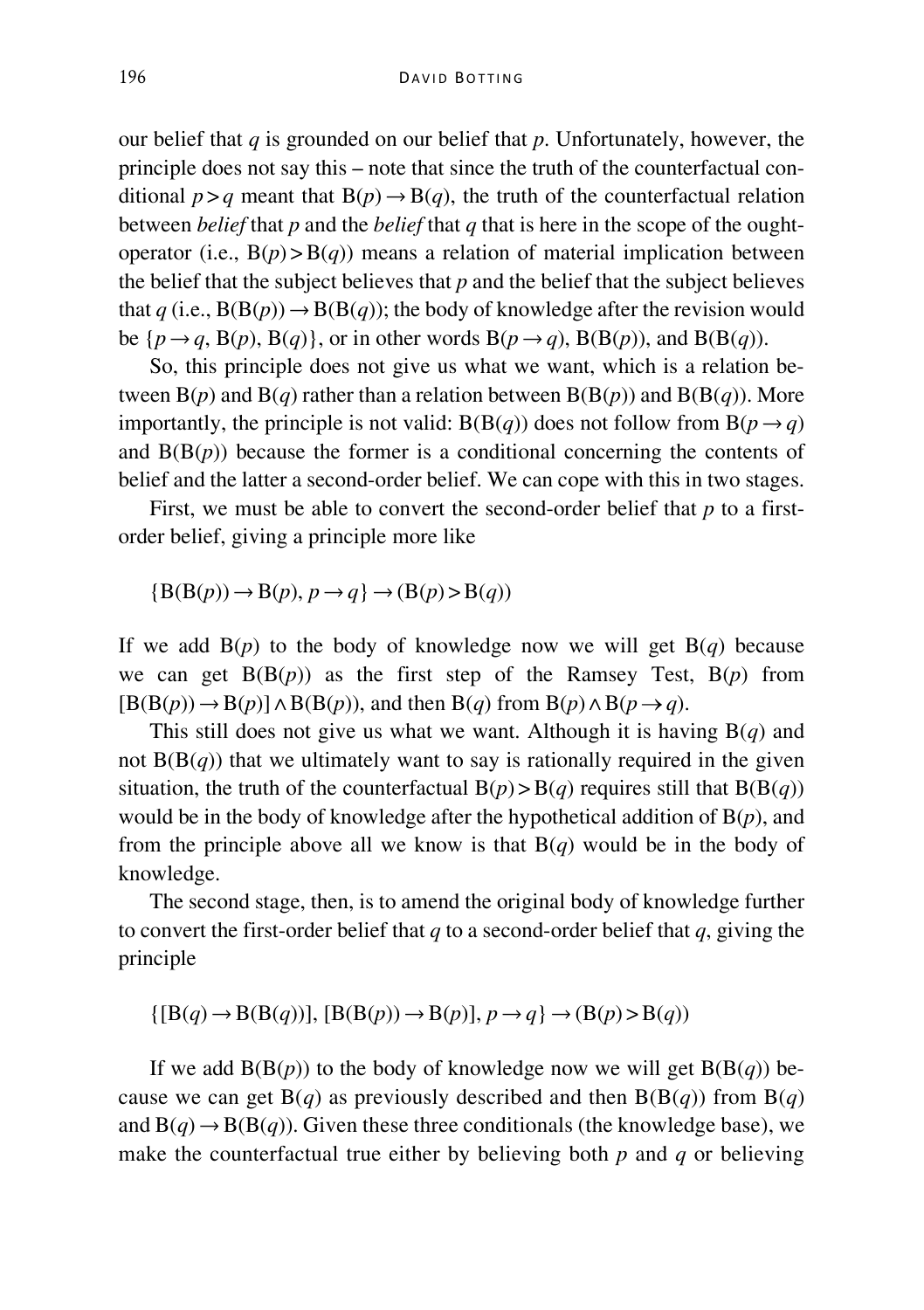neither. However, later I will propose that when we also have a negative evaluative belief about our belief that *p* (such as that it is irrational or unsheddable), the counterfactual can be evaluated in such a way that we can make it true by not having the belief that *q*.

Plausibly, the only reason we should be able to convert from first-order beliefs to second-order beliefs and back again for these particular propositions is if this were so for all propositions, that is to say if  $\forall p$ .  $B(B(p)) \rightarrow B(p)$  and  $∀p.B(p) → B(B(p))$ . Smullyan (1986) calls those for whom these are true *stable reasoners* and *normal reasoners* respectively. Those for whom these are not true are called *unstable reasoners* and *peculiar reasoners* respectively, and although such reasoners find themselves in a strange psychological position they are not necessarily inconsistent. I propose, then, that the following principle be restricted to *stable* and *normal reasoners*:

MODUS PONENS<sup>\*</sup>:  $B(p \rightarrow q) \rightarrow$  rationality requires  $(B(p) > B(q))$ 

This says that stable and normal reasoners are rationally required to have beliefs such that believing *q* counterfactually depends on believing *p* if they believe that  $p \rightarrow q$ .<sup>[13](#page-20-0)</sup> If you comply with MODUS PONENS<sup>\*</sup>, then if you believe that  $p$  then you will believe that  $q$ , and if it had not been the case that you believe that *p* then it would not have been the case that you will believe that *q*. However, this seems only to be true if you did not already believe that *q*. To avoid this, the revised principle is:

MODUS PONENS<sup>\*\*</sup>:  $(B(p \rightarrow q) \land \neg B(q)) \rightarrow$  rationality requires  $(B(p) > B(q))$ 

<span id="page-20-0"></span><sup>&</sup>lt;sup>13</sup> It simplifies the Ramsey test if these universal conditionals are part of the body of knowledge, and if we insist that they must be then this restricts the principle further to those who know themselves to be *stable* and *normal reasoners*. Or it may be that the requirement is actually a requirement for everyone, but only normative for *stable* and *normal reasoners* or for those who know themselves to be so. But the ability to make these inferences in the cause of making minimal adjustments to preserve consistency in the knowledge base would perhaps be sufficient, or even it may be part of the notion of consistency in use that the knowledge base should be such that it satisfies the constraints of stability and normality.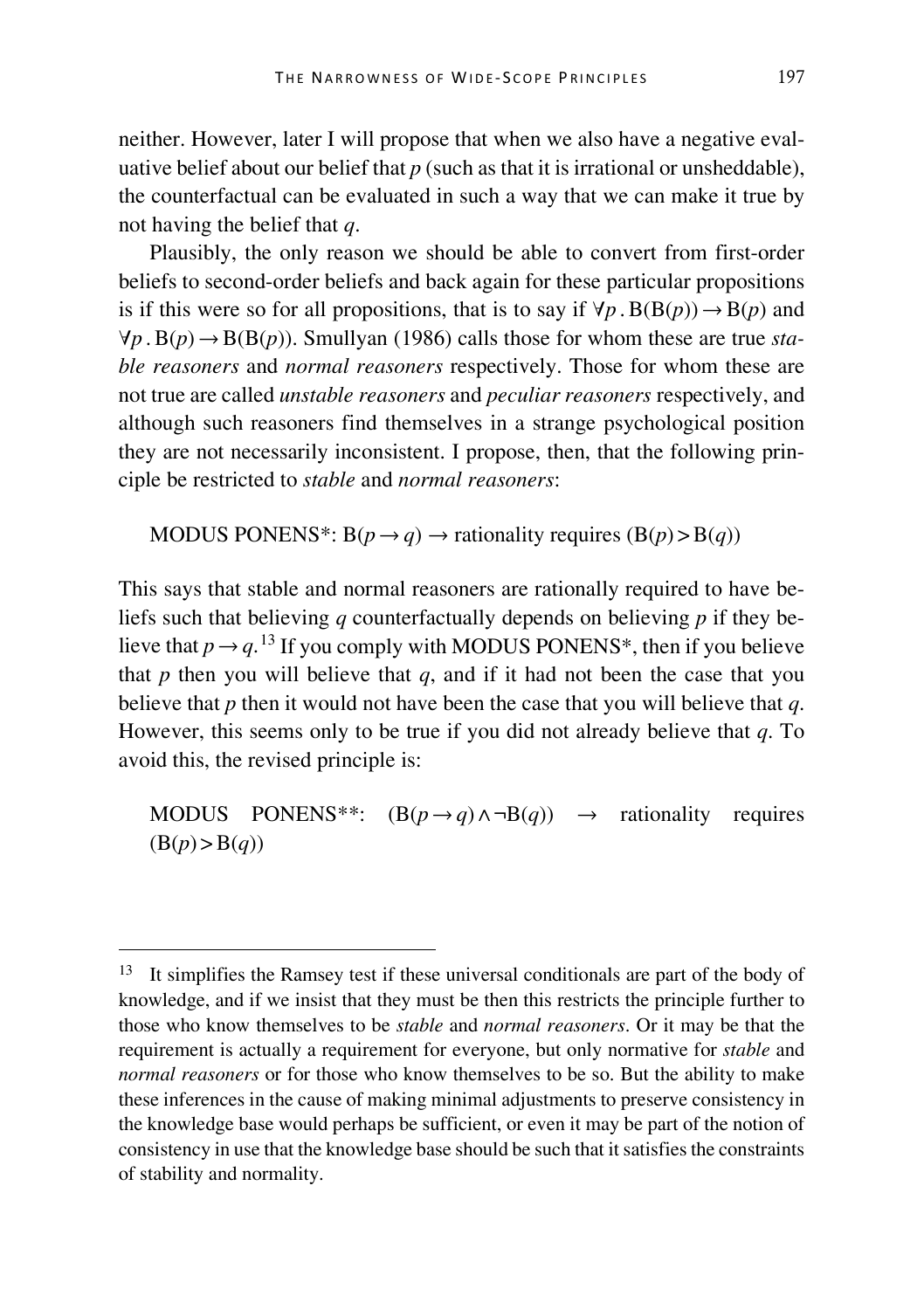This seems to guarantee that believing *p* is the cause or grounds of believing *q* when these states are the result of complying with the principle.

Does it solve our problems? Suppose again that our reasoner believes *p* and is not able not to believe  $p$ . Adding the belief that  $p$  to a knowledge base including the belief that  $p \rightarrow q$ , a belief that *q* will result for stable and normal reasoners. This is because believing that *q* appears to be the minimal adjustment that preserves consistency with what we believe when updated with what we have hypothetically added.

However, consider the case where we know that believing *p* is unsheddable and/or irrational. We will not, in this case, have a coherent knowledge base to begin with, and whatever we do – whether we believe *q* or not – we will not get a coherent knowledge base, as indicated earlier; although the contents of our beliefs may be logically compatible, there are certainly some among them that it is irrational to hold together, e.g., a belief B and the higher-order belief that one ought not to have belief B, and in general to have those attitudes held akratically or non-autonomously. Here we must settle for maximizing consistency, and in this case I will stipulate that it is permissible *not* to preserve in our considerations what we have hypothetically added.

In fact, this is what we are rationally required to do in this case, on the grounds that we are aware that this belief is the result of a belief-forming mechanism that is functioning abnormally, and therefore the closest possible world W in which the knowledge base is fully consistent is one where this mechanism is functioning normally. In W, the belief that  $q$  is not part of the knowledge base either. So, the belief that  $q$  still depends on the belief that  $p$  – the conditional still passes this version of the Ramsey test – because in W we have nei-ther of these beliefs.<sup>[14](#page-21-0)</sup> Let me put it this way: normally, for  $B(q)$  to depend counterfactually on  $B(p)$  it must be the case that if  $B(p)$  is present then  $B(q)$  is present and if  $B(p)$  is absent then  $B(q)$  is absent. I am proposing instead that  $B(q)$  can be absent in the actual world even though  $B(p)$  is present, if in the

<span id="page-21-0"></span><sup>&</sup>lt;sup>14</sup> This may be a little hasty, because the world where the belief-forming process functions normally is not necessarily one where it does not result in the belief that *p*. As I said before, having bad credentials does not necessarily mean that *p* is false or is a belief one ought not to have if everything were working perfectly. It seems enough to say here that it is not the case that one ought to believe that *p*, i.e., that this belief is not one that needs to be preserved; we do not need to say that the belief that *p* is one that one ought not to have. That is to say,  $\neg O(B(p))$  rather than  $O(B(\neg p))$  or even, perhaps,  $O(\neg B(p)).$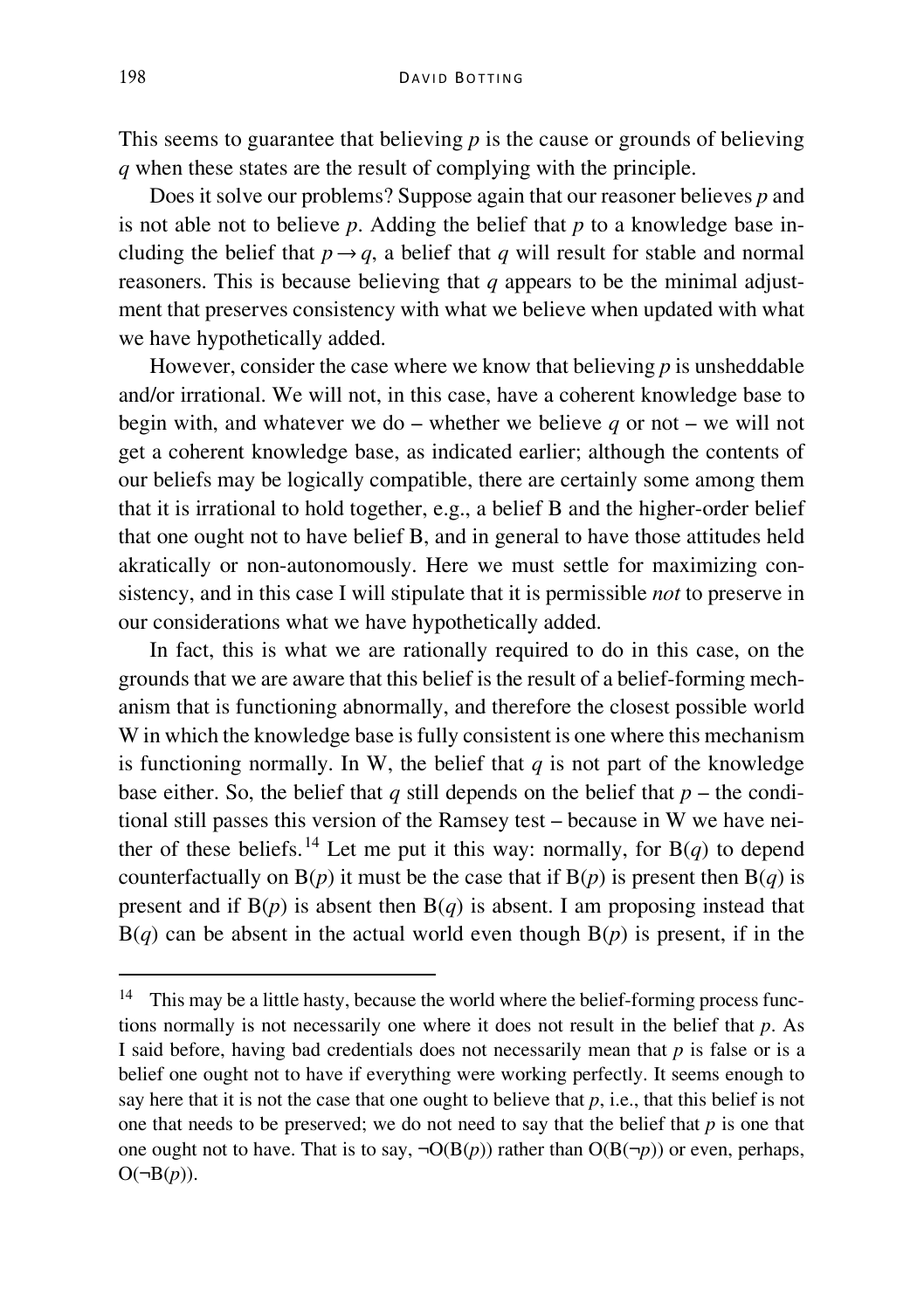actual world the knowledge base is incoherent and in the nearest possible world in which the knowledge base is coherent  $B(q)$  is absent, and this is because in that world  $B(p)$  is also absent; the presence or absence of  $B(q)$  in this world counterfactually depends on the presence or absence of  $B(p)$  in W, since by grounding it on  $B(p)$  in W one would minimize avoidable irrationality. Counterfactual dependencies between our attitudes then should depend on what is true in W – in the closest maximally coherent world – rather than in the actual world. Although we cannot shed the unsheddable belief in fact (in the actual world), it is still the case that the knowledge base where the belief's consequences are not added is more coherent than the knowledge base where they are; we cope with the unsheddable belief simply by making the truth of the conditional depend on counterfactual situations where the belief is not unsheddable and everything functions normally. Although we cannot get to W in this way (because this requires us to shed the unsheddable), we can get as close as possible to it, as coherent and consistent as it is possible for us to be, by complying with MODUS PONENS\*\*. I will continue to talk of this as 'making a counterfactual conditional true' though I acknowledge that it is a non-standard interpretation of the phrase 'counterfactual conditional' and a non-standard version of the Ramsey test that I use to evaluate it.

This gives the right result in the case where we are aware that believing *p*  is unsheddable and/or irrational. But what if we do not know this? There would not appear to be any inconsistency in this case, or therefore any obstacle to believing *q*. I admit that I am not really sure how to answer this, but one might bite the bullet: we actually should rationally prefer to believe *q* after all, and the reason that we have intuitions to the contrary and for accepting the No Rationality Without Autonomy claim is because when considering this scenario we are *ipso facto* in the position of knowing that the belief is unsheddable and/or irrational, and take it in the same way that we take the case above where the subject also knows this and we should not rationally prefer to believe *q*.

This seems to work out like a version of Schroeder's account of weak subjective reasons; the belief that  $p$  does provide a subjective reason for believing that *q* even if *p* is irrational, as long, I would add, as we are not aware of that fact. Schroeder gives the following example: you see Tom Grabit leave the library, pull out a book from under his shirt and run away. On this evidence you form what appears to be a fairly safe conclusion that Tom has stolen a book. Suppose now that you learn that Tom is indistinguishable from his identical twin Tim. Now your conclusion is less safe – a 50-50 bet, in fact. On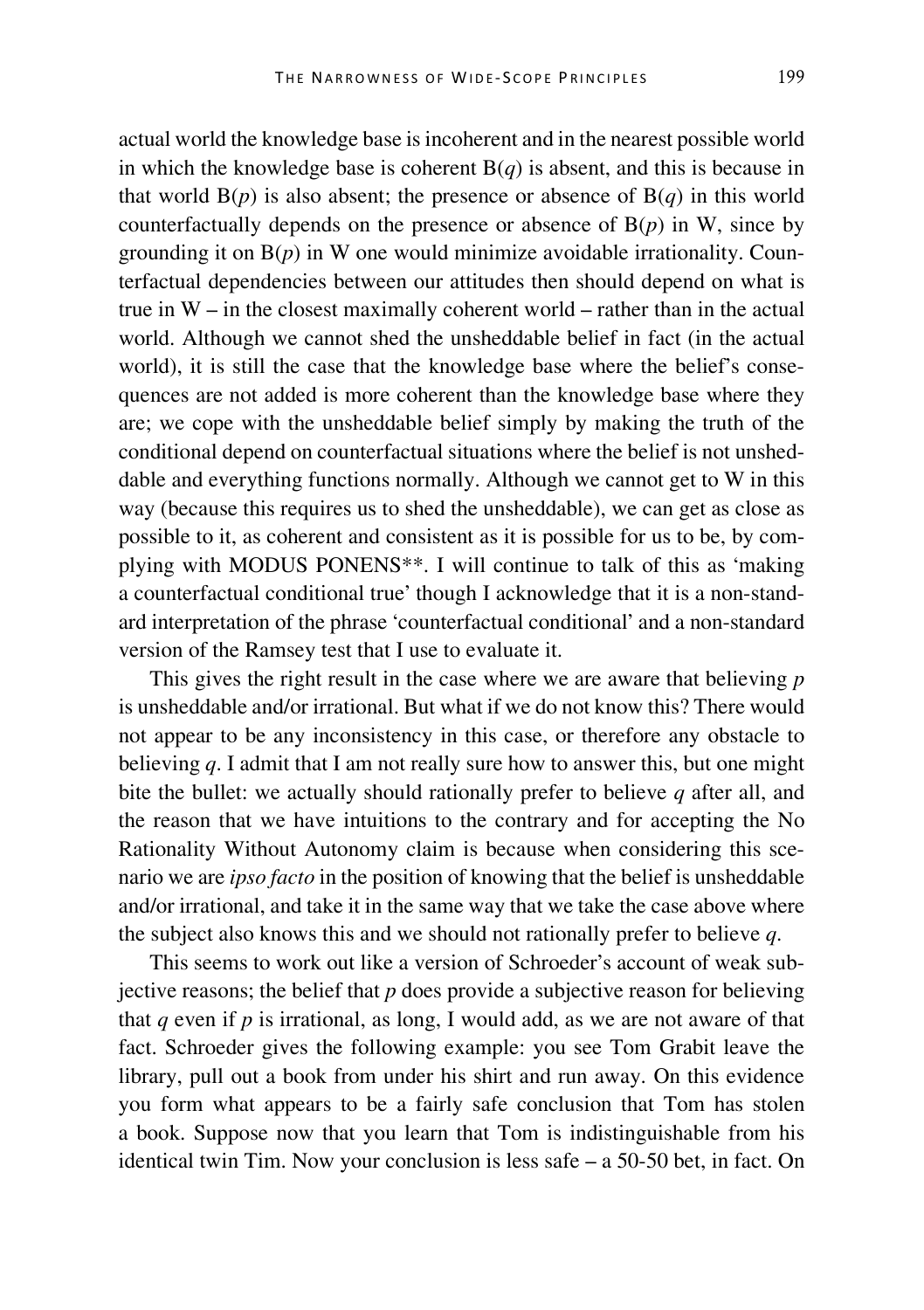learning further that there is a third identical sibling Tam it has now become more likely that your original belief that Tom stole a book is false than true. Objectively, Tom always had identical siblings and there was no good objective reason for the conclusion. Yet your belief-forming processes have functioned correctly and your behaviour is rational, and this seems to imply that your beliefs generated reasons on their own. So, an unsheddable belief that you do not believe to be unsheddable generates a reason to believe its consequences. Only knowledge that the original information was unsound, e.g., if after Tom leaves the library you hear a director saying 'Cut!,' are there no subjective reasons at all for believing that Tom has stolen a book. Schroeder (2004, 358) calls this *complete undermining*. Maybe knowledge of lack of autonomy could be considered as *completely undermining* – when an unsheddable belief is believed to be unsheddable, it no longer generates any reasons. However, remember that unsheddable beliefs are not always false or irrational since even malfunctioning processes will get things right sometimes. Throughout I have been assuming that unsheddability is an epistemic vice, but the reality may well be far more nuanced than this; our ordinary perceptual apparatus gives us beliefs that are in many respects unsheddable, but this is a feature of their proper functioning, rather than their malfunctioning.

#### **4. Conclusion**

In this paper I considered several objections in the literature that the widescope strategy did not avoid the consequence it was designed to avoid, namely that to comply with what rationality requires sometimes means believing the consequences of beliefs that are irrational or otherwise defective, whether you are aware of this defectiveness or not. This is typically because the belief named in the antecedent of the conditional is one that one cannot avoid having, for one reason or another (although there is no reason in principle why it is not a consequent that one cannot bring oneself to have that is not the source of the problem). Following a suggestion of Broome (2007, 37) I suggested that the problem is not with the scope of the conditional but the type of the conditional, and proposed that instead of a material conditional we should put in a conditional that does not contrapose or detach, like a counterfactual conditional. Noting a similarity between the rational requirement of modus ponens and the Ramsey test, I suggested that we are rationally required to have those beliefs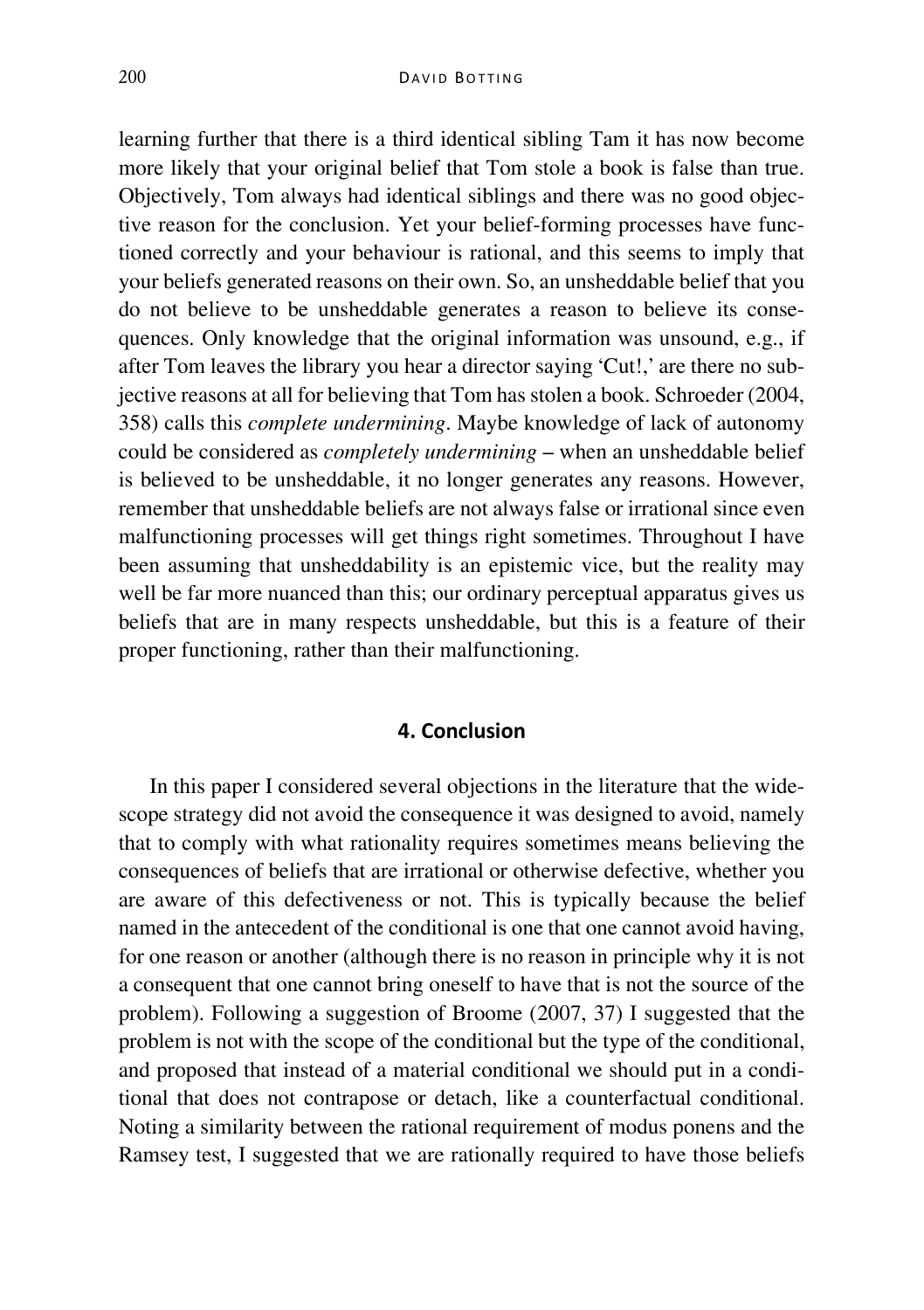that passed the Ramsey test. Then, I worked through some complications so that the conditional properly linked the beliefs themselves rather than their contents, coming up with:

# For all *stable* and *normal* reasoners,  $(B(p \rightarrow q) \land \neg B(q)) \rightarrow$  rationality requires  $(B(p) > B(q))$

An interesting question I intend to leave open is whether rationality (or anything else, for that matter) requires one to be a stable and normal reasoner; there is reason to think that what distinguishes the kind of rationality human cognizers enjoy in contrast to lower animals and that is necessary for autonomy is that we are able to reflect on our own practices and thought processes and that this is mentally represented by higher-order attitudes, but this is a far more general requirement than having these specific inferential dispositions to convert between first- and second-order beliefs.

Another question that I intend to leave open is cashing out the clause, essential to the Ramsey test, of minimal adjustment to maintain consistency. This goes beyond logical consistency and I envisage it as excluding certain paradoxical cases like Moore-sentences, violations of the Law of Conditional Non-Contradiction, and in particular using as a basis for belief revision a belief you believe to be not properly connected to reasons, for even if this belief is true and you take it or believe it to be such, any kind of closure, whether under deductive entailment or some more limited principle, will result in a network of beliefs that is fundamentally unsafe. It is an essential part of my analysis that the rational requirement should be formulated in such a way as to make believing the consequences of such a belief rationally impermissible, for even though by having this belief one would maintain consistency between the beliefs named in the conditional, because of the bad history of the antecedent belief it is still more consistent over all (because of the comparative closeness of the counterfactual world in which there is no bad history) not to believe its consequences. However, consistency cannot be construed so widely as to smuggle in all the requirements of rationality that it is being used to explain, or to reduce to the claim that the beliefs we are rationally required to have are those that are best all things considered, for although this is undoubtedly true there do seem to be local requirements that are no less strict for the fact that sometimes global requirements may require us to violate them. Perhaps the way to do this would be to exclude normative beliefs from the body of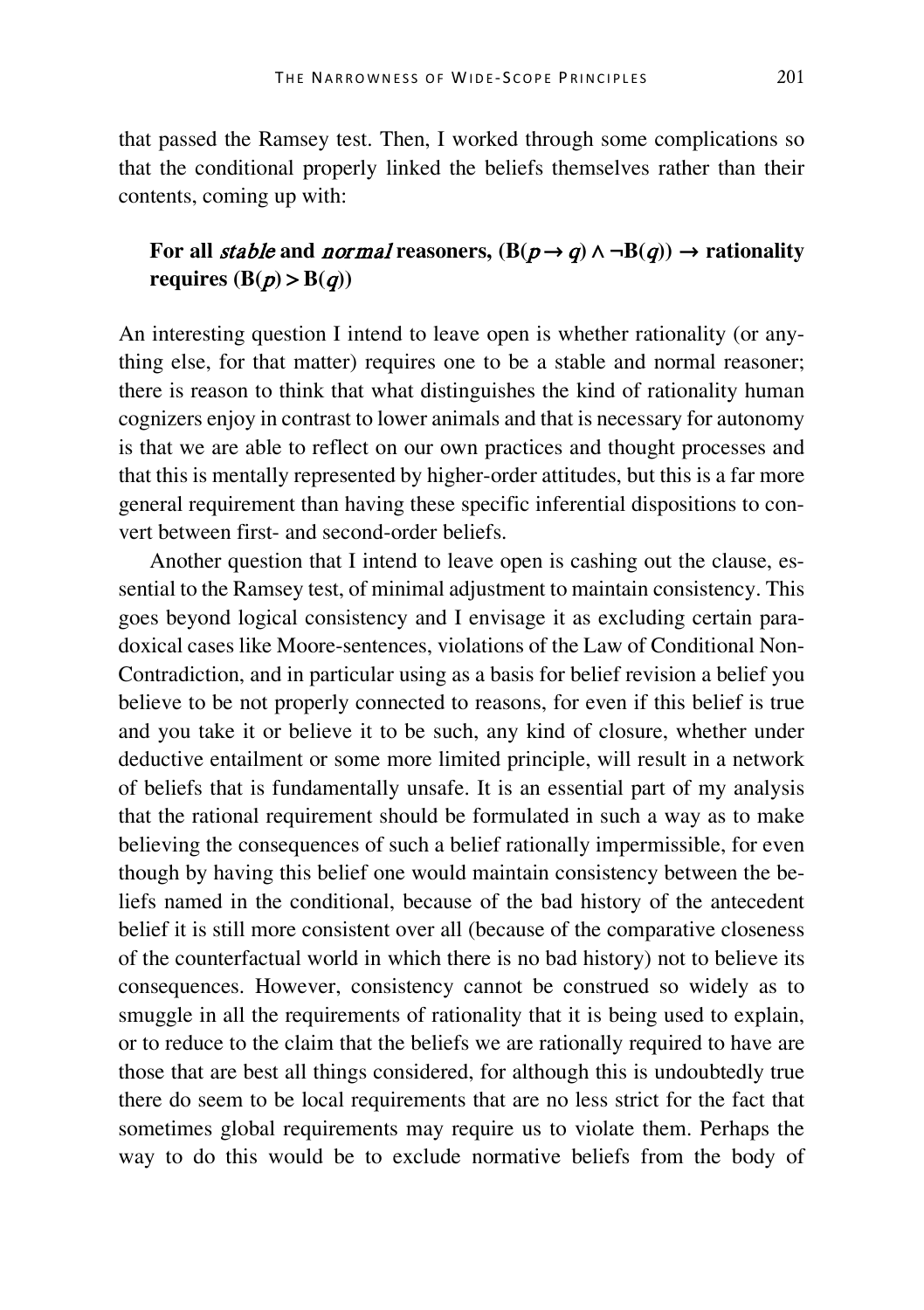knowledge, although evaluative beliefs will be necessary, for it is these that would comprise the subject's being conscious of the fact that she would be making her own epistemic situation worse in the scenarios in question.

One final thing to note is that the rational requirement of modus ponens involves belief in the material conditional  $p \rightarrow q$ . I have not been much concerned with the credentials of this belief or how it has emerged. However, the Ramsey test for the conditional  $p > q$  seems to follow equally as for the material conditional, and suggests that the rational requirement can be further generalized to say:

# For all *stable* and *normal* reasoners,  $(B(p > q) \land \neg B(q)) \rightarrow$  rationality **requires**  $(B(p) > B(q))$

This seems to successfully rule out subjects consciously putting themselves in a worse epistemic situation than that from which they started.

#### Acknowledgments

This work was supported by the Portuguese Foundation for Science and Technology (FCT) under grants SFRH/BPD/77687/2011 and PTDC/FIL-FIL/110117/2009.

### References

- BRATMAN, M. (2009): Intention, Belief, and Instrumental Rationality. In: Sobel, D. & Wall, S (eds.): *Reasons for Action*. Cambridge: Cambridge University Press, 13- 36.
- BROOME,J. (1999): Normative Requirements. *Ratio* 12, No. 4, 398-419.

BROOME,J. (2006): Reasoning with Preferences. In: Olsaretti, S. (ed.): *Preferences and Well-being*. Cambridge: Cambridge University Press.

BROOME,J. (2007): Requirements. In: Rønnow-Rasmussen, T., Petersson, B., Josefsson, J. & Egonsson, D. (eds.): *Hommage à Wlodek. Philosophical Papers Dedicated to Wlodek Rabinowicz*. Sweden: Lund University. Available online at: http://lup.lub.lu.se/record/753262.

BROOME,J. (2009): The Unity of Reasoning. In: Robertson, S. (ed.): *Spheres of Reason*. New York: Oxford University Press, 62-93.

BRUNERO,J. (2005): Two Approaches to Instrumental Rationality and Belief Consistency. *Journal of Ethics and Social Philosophy* 1, No. 1, 1-20.